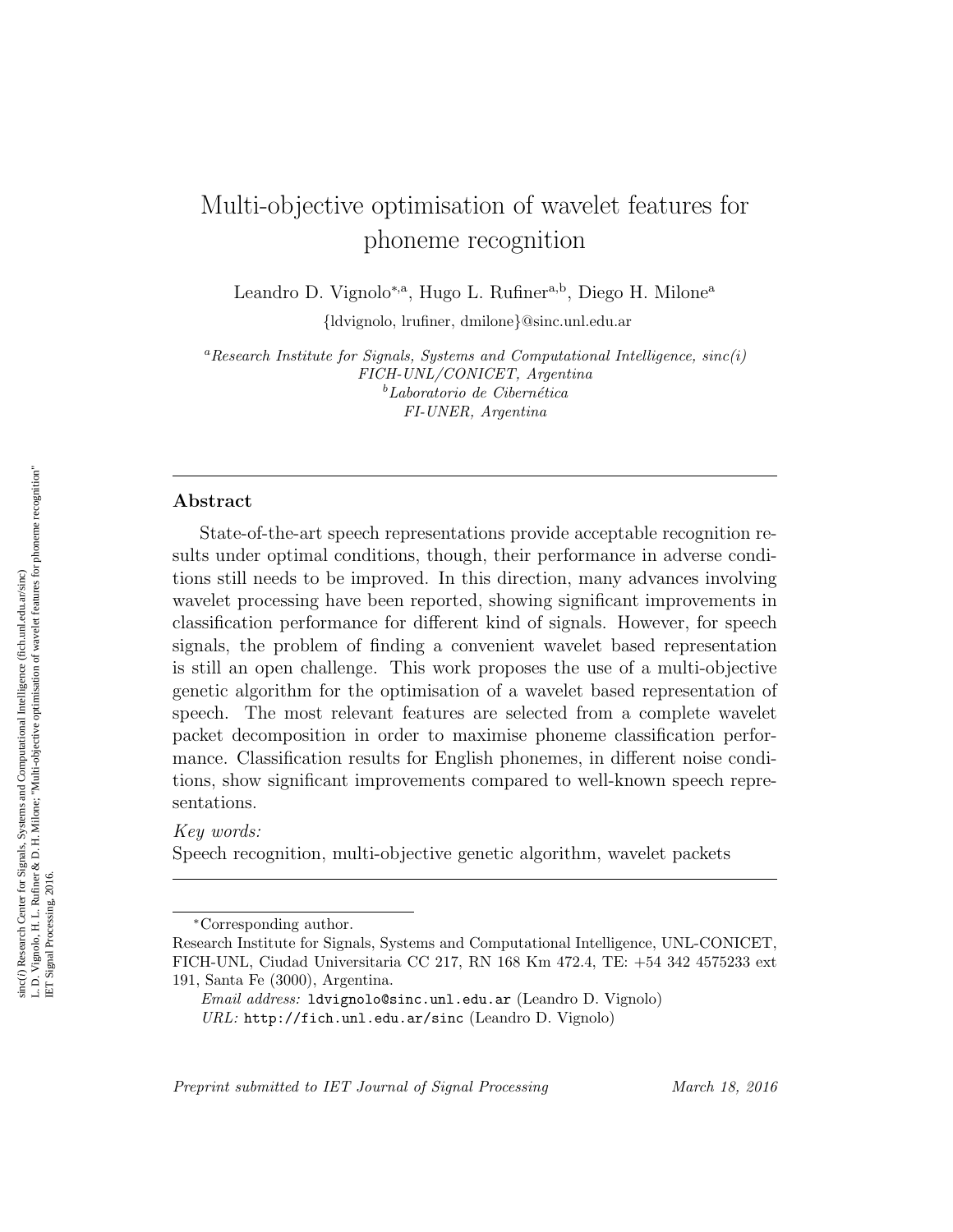## 1. Introduction

One of the most important issues in automatic speech recognition involves the pre-processing stage, which is meant to produce a manageable set of significant features. The pre-processing should be able to reveal the keyfeatures of phonemes, in order to exploit the capabilities of the classification phase [\[1\]](#page-18-0). The most widely used features for speech recognition, and also applied for different tasks involving speech and music signals, are the melfrequency cepstral coefficients (MFCC) [\[2\]](#page-18-1). The MFCC are based on the linear model of voice production and a psycho-acoustic frequency mapping according to the mel scale [\[1\]](#page-18-0).

Even though these features provide acceptable performance under laboratory conditions, recognition rates degrade significantly in presence of noise. This has motivated many advances in the development of alternative feature extraction approaches. Particularly, concepts from the psychophysics of hearing were exploited in the development of techniques like perceptual linear prediction  $(PLP)$  [\[3\]](#page-18-2) and relative spectra [\[4\]](#page-18-3), which provide robust features based on an estimate of the auditory spectrum. More recently, speech processing techniques based on computational intelligence tools have been developed [\[5\]](#page-18-4). For example, a methodology for learning specialized filter banks using deep neural networks was proposed in [\[6\]](#page-18-5). Moreover, several approaches based on evolutionary computation have been proposed for the search of optimal speech representations [\[7,](#page-18-6) [8,](#page-18-7) [9,](#page-19-0) [10\]](#page-19-1).

Wavelet based processing provides useful tools for the analysis of nonstationary signals [\[11\]](#page-19-2), which have been found suitable for speech feature extraction [\[12,](#page-19-3) [13,](#page-19-4) [14\]](#page-19-5). The wavelet packet transform (WPT) offers a wide range of possibilities for the representation of a signal in the time-scale plane [\[11\]](#page-19-2). Hence, in order to build a representation based on the WPT, frequently a particular orthogonal basis is selected among all the available basis [\[12\]](#page-19-3). However, for speech recognition there is no evidence showing the convenience of the use of orthogonal basis. Furthermore, it is known that the analysis performed at the level of the auditory cortex is highly redundant [\[15\]](#page-19-6). Therefore, removing the orthogonality restriction the complete WPT decomposition offers a highly redundant set of coefficients, some of which can be selected to build an optimal representation.

The optimisation of wavelet decompositions for feature extraction has been studied in many different ways, though it is still an open challenge in speech processing. For example, an entropy-based method for best wavelet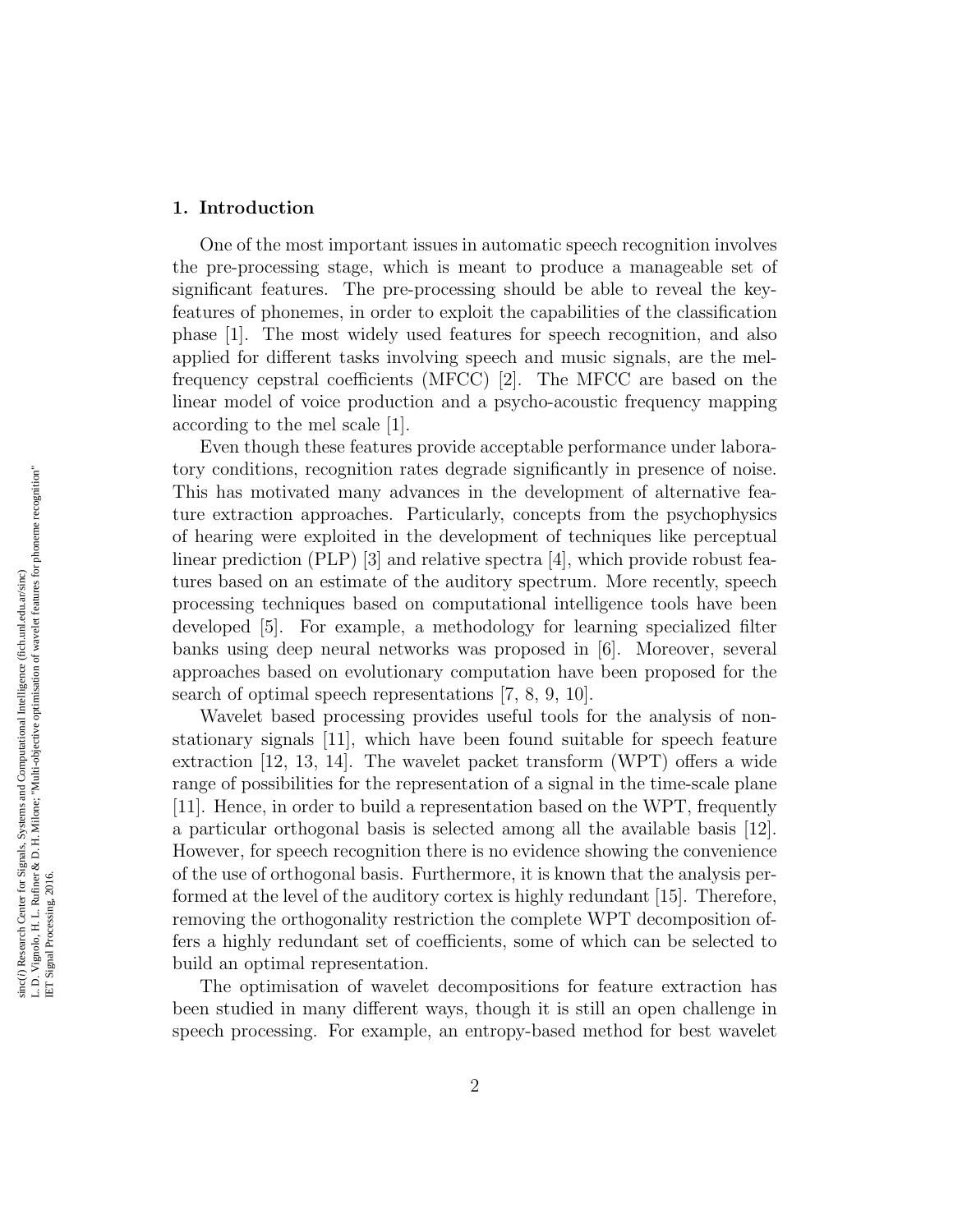packet basis was proposed for electroencephalogram classification [\[16\]](#page-19-7). The use of wavelet based decompositions has also been applied to the development of features for speech and emotion recognition [\[17,](#page-19-8) [18\]](#page-19-9). Other interesting proposals involve the use of evolutionary computing for the optimisation of over-complete decompositions for signal approximation [\[19\]](#page-20-0), for the design of finite impulse response filters [\[20\]](#page-20-1), and for the extraction frequency-domain features [\[21\]](#page-20-2). Also, in [\[22\]](#page-20-3) a genetic algorithm (GA) was employed for the selection of an appropriate wavelet packet basis for image watermarking. Furthermore, the optimisation of wavelet decompositions by means of evolutionary algorithms was proposed for signal denoising [\[23\]](#page-20-4).

It is important to notice, however, that the WPT decomposition offers great flexibility, which has not been fully explored for feature extraction. Usually the search for an optimal decomposition is restricted to non-redundant representations, reducing drastically the number of possible solutions. Without this restriction, a hard combinatorial problem arises due to the availability of a large number of non-orthogonal dictionaries.

In previous work we presented a novel approach for the optimisation of over-complete decompositions from a WPT dictionary, using a genetic wrapper [\[7\]](#page-18-6). The classification performance was used to guide the optimisation, relaying on a classifier based on learning vector quantization, and the task involved a set of Spanish phonemes. This wrapper was focused only on classification accuracy improvement, overlooking other important issues such as the dimensionality of the representation. In order to obtain a more proper representation for speech recognition, here we propose a multi-objective genetic algorithm (MOGA) [\[24\]](#page-20-5), which allows to maximise the classification accuracy while minimizing the number of features. In this case, for the purpose of obtaining appropriate features for state of the art speech recognizers, a classifier based on hidden Markov models (HMM) [\[25\]](#page-20-6) is used to estimate the capability of candidate solutions, using on a set of English phonemes. The proposed method, which we refer to as evolutionary wavelet packets (EWP), exploits the benefits provided by multi-objective evolutionary optimisation in order to find a better speech representation. Fig. [1](#page-3-0) illustrates the general scheme of this approach.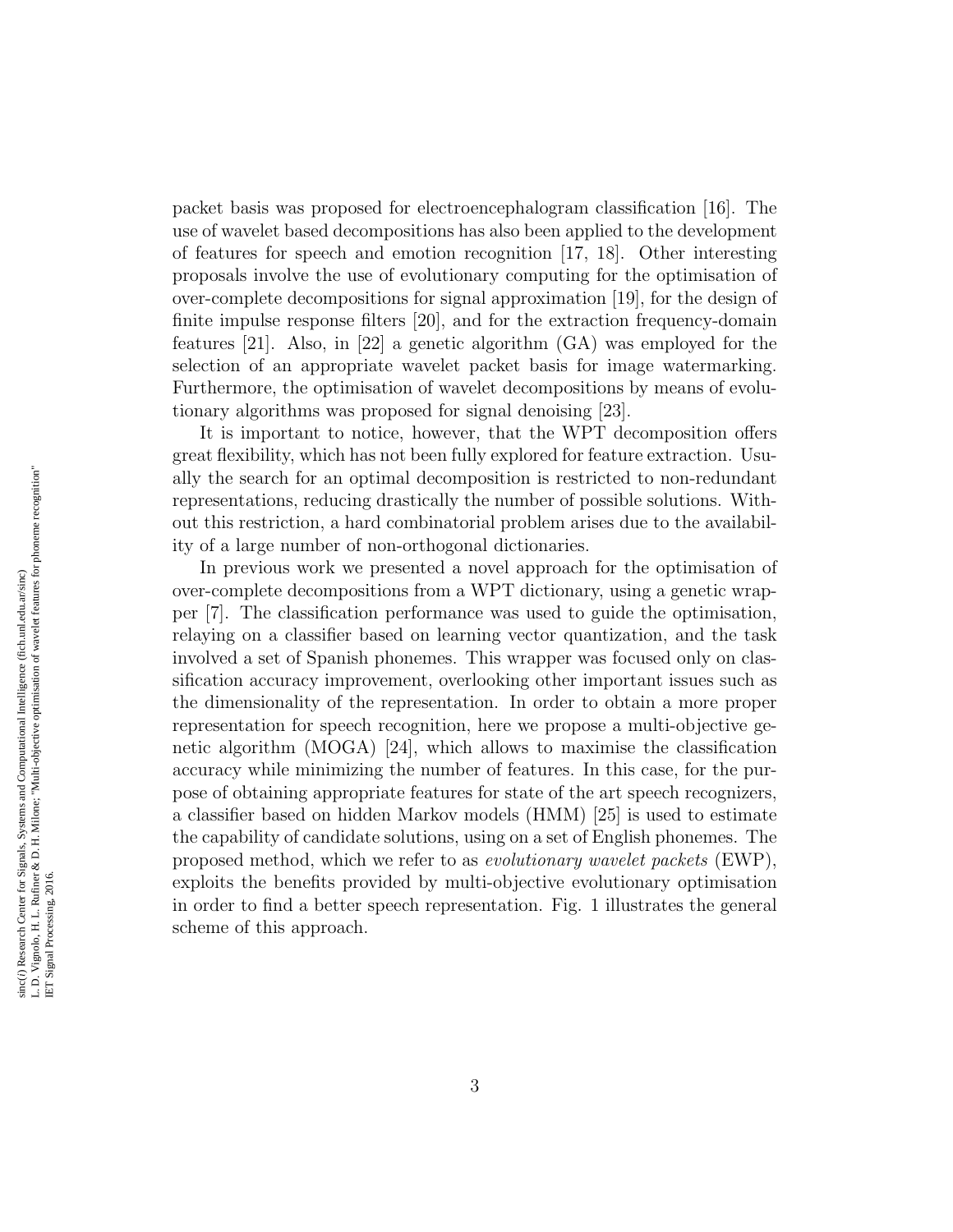

<span id="page-3-0"></span>Fig. 1: General scheme of the proposed multi-objective optimisation method.

# 2. Materials and methods

#### 2.1. Wavelet packets decomposition

Wavelet bases are simultaneously localized in both time and frequency, and this property is essential for the analysis of signals which show transient and stationary behaviours. Wavelets are defined as centred functions with zero mean and unitary norm [\[11\]](#page-19-2), which are translated and scaled in order to obtain the time-frequency atoms. The computation of the continuous wavelet transform involves the inner product of a signal with the family of time-frequency atoms. The discretisation of scaling and translation parameters, particularly with scaling factor  $2<sup>j</sup>$ , gives the *discrete dyadic wavelet* transform (DWT). In the fast implementation of the DWT, this is obtained by convolving the signal with a pair of quadrature mirror filters (low-pass and high-pass) to decompose the signal into detail and approximation coefficients [\[11\]](#page-19-2). The approximation is further decomposed within an iterative process, in which the frequency resolution is increased on each step.

The WPT extends the DWT decomposition by applying low-pass and high-pass filters in each level to detail coefficients, as well as the approximation, offering more flexibility for frequency band selection. This results in the full WPT decomposition tree (Fig. [2\)](#page-4-0), which provides an over-complete dictionary, and is obtained by

$$
c_{j+1}^{2r}[m] = \sqrt{2} \sum_{n=-\infty}^{\infty} g[n-2m]c_j^{r}[n],
$$
\n(1)

$$
c_{j+1}^{2r+1}[m] = \sqrt{2} \sum_{n=-\infty}^{\infty} h[n-2m]c_j[n],\tag{2}
$$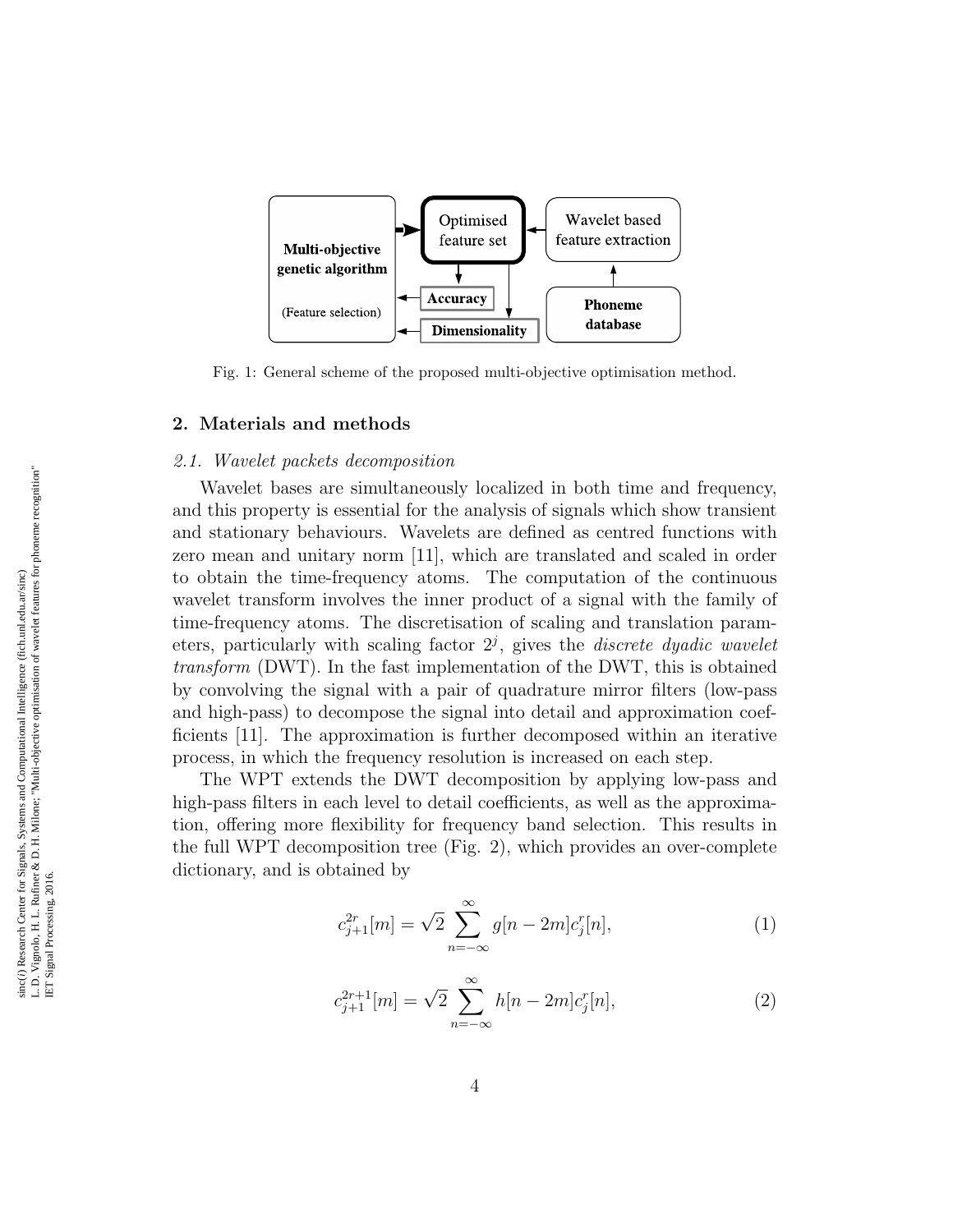

<span id="page-4-0"></span>Fig. 2: Wavelet packets tree with two decomposition levels ("A" stands for approximation and "D" for detail coefficients).

where  $g[n]$  and  $h[n]$  are the impulse responses of the high-pass and low-pass filters associated to the wavelet and scaling functions, respectively,  $\dot{\eta}$  is the depth of the node and  $r$  is an index for the nodes which lay on the same depth. Then,  $c_j^{2r}$  is referred to as the approximation of  $c_{j-1}^r$ , and  $c_j^{2r+1}$  $j^{2r+1}$  is referred to as the detail.

The decomposition offered by the WPT allows to analyse a signal in a much more flexible time-scale plane, in which different sub-trees can be selected to extract the desired information from the full decomposition. Choosing one among all the possible combinations for a particular application is a challenging problem, which is usually solved by restricting the search to orthogonal basis using diverse criteria [\[16,](#page-19-7) [19\]](#page-20-0). The most common paradigm for signal compression using WPT is based on entropy measures and it is known as best orthogonal basis [\[26\]](#page-20-7). Another alternative is the local discriminant basis algorithm, which selects basis maximising a discriminant measure [\[27\]](#page-20-8). However, for the classification problem, the convenience of an orthogonal basis has not been proved. Moreover, previous studies conclude that the redundancy in a representation provides robustness for the classification of noisy signals [\[10\]](#page-19-1), suggesting that a thorough search within the full decomposition provided by the WPT worth to be studied.

#### 2.2. Genetic algorithms with multiple objectives

Inspired by the natural process of evolution, the GA emerged as metaheuristic optimisation methods, capable of finding global optima in complex search spaces [\[28\]](#page-21-0). In order to conduct the search these algorithms need to evaluate an objective function, according to the problem under study. It is important to note, however, that in real-world problems usually more than one objective need to be satisfied. In general, the solution of an optimisation problem with more than one objective consists not in a single point, but a set of points known as the Pareto optimal front [\[29\]](#page-21-1).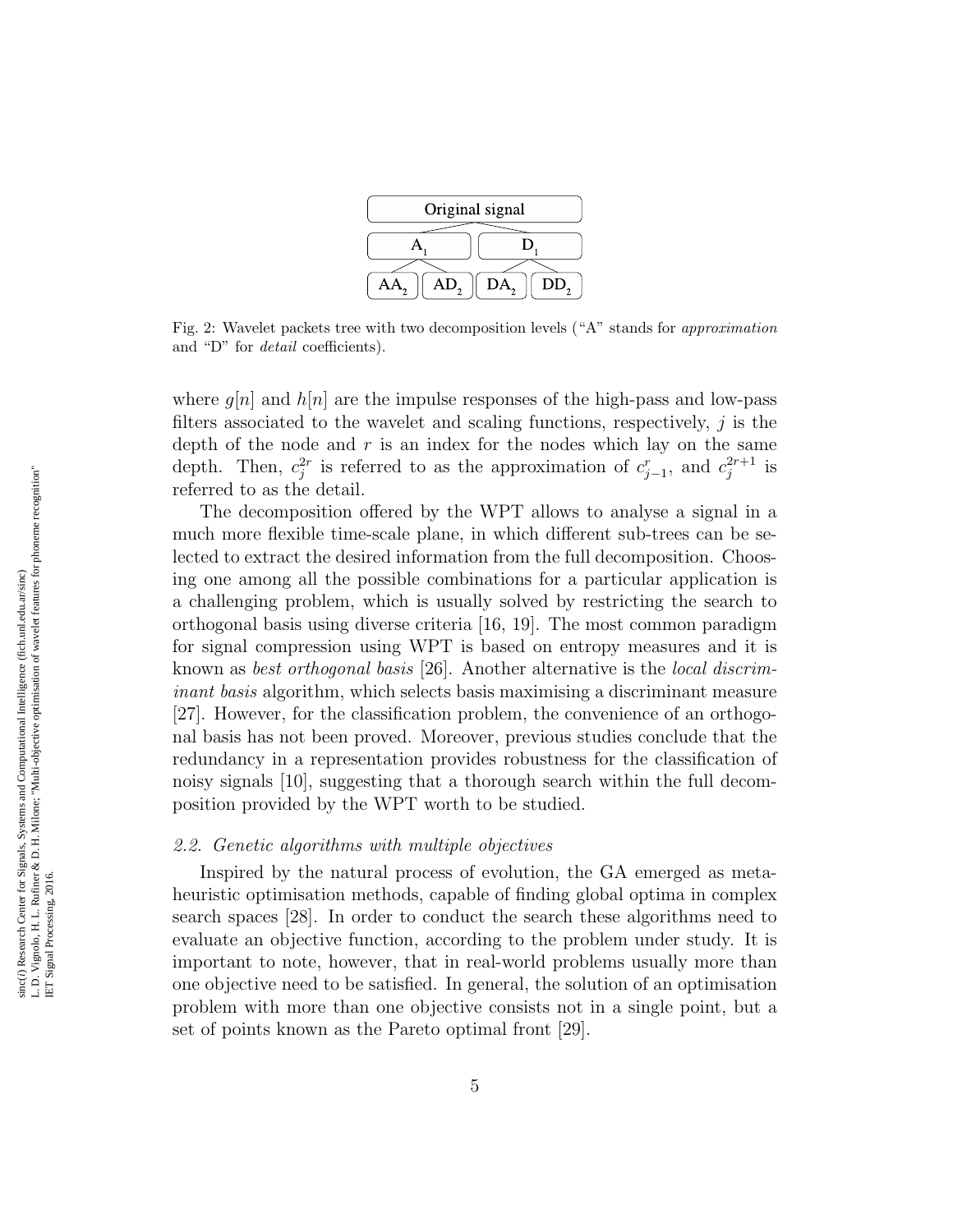The most common and basic approaches to tackle multi-objective problems using evolutionary computation consider all but one objective as constraints, or the combination of the individual objective functions into a single aggregative function [\[24\]](#page-20-5). Other more powerful approaches attempt to determine a Pareto optimal, or non-dominated set of solutions [\[24\]](#page-20-5). This means, a set of candidate solutions offering different objective trade-offs, and for which none of the objectives can be improved without detriment of other objective function.

Many alternatives and modifications to the classical GA have been proposed to find the Pareto front in multi-objective problems [\[29\]](#page-21-1). Particularly, in [\[30\]](#page-21-2) a variation of the classical GA was proposed, the Multi-Objective Genetic Algorithm (MOGA), capable of directing the search towards the true Pareto front while maintaining population diversity. The MOGA differs from the classical GA only in the way fitness is obtained for each individual in the population. A rank is first assigned to each solution, according to the number of chromosomes in the population by which it is dominated [\[24\]](#page-20-5). Then, a fitness is assigned to every solution based on its rank [\[30\]](#page-21-2).

A common problem, that usually prevents multi-objective evolutionary algorithms converging to the true Pareto-optimal, is the fact that the population tends to scatter around the existing optima, in stable sub-populations, or niches. To overcome this problem, fitness sharing techniques enforce the search in unexplored sections within the Pareto front, and contributes to maintain population diversity [\[30\]](#page-21-2). This is accomplished by the penalization of solutions that are located close to each other.

#### 2.3. Evolutionary wavelet features

In the feature extraction process we used 256-sample windows, which is 32 ms at 8 kHz sampling frequency. The WPT process of filtering and decimation was performed to obtain a wavelet packet tree of six levels, consisting of 1536 coefficients. In order to reduce the search space, the coefficients corresponding to each frequency band were integrated by groups, meaning that the frequency bands were subdivided in order to obtain an energy coefficient for each group. The proposed integration scheme for a half of the WPT tree is depicted in Fig. [3,](#page-6-0) while the other half is integrated in the same manner. In the figure, dark grey rectangles represent the nodes at the six levels of the decomposition tree. Light grey squares represent integration groups, which cover a variable number of wavelet coefficients. Also, Table [1](#page-6-1) exhibits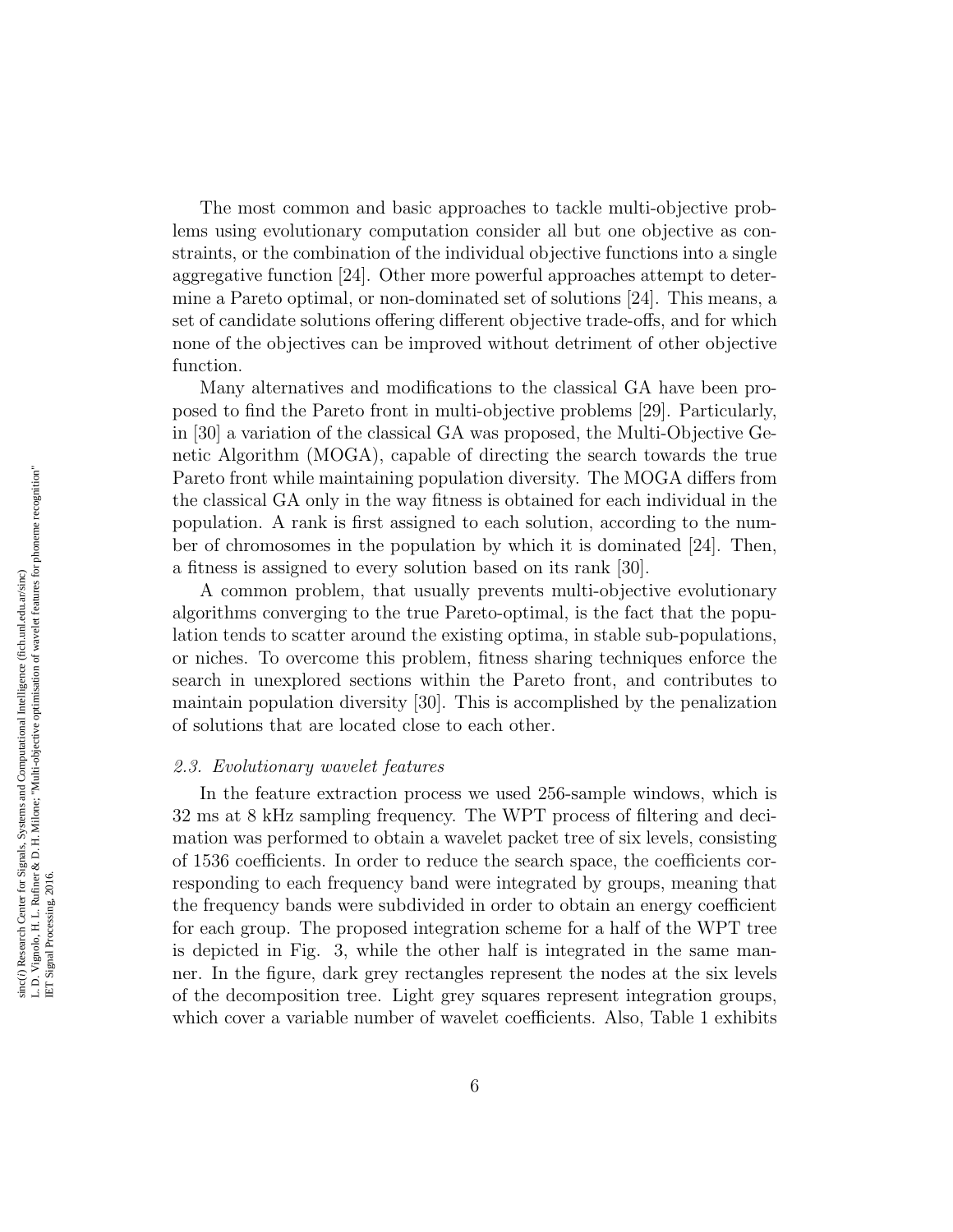

<span id="page-6-0"></span>Fig. 3: Illustration of the frequency band integration scheme (half tree).

Table 1: Integration scheme applied to the WPT decomposition tree (256 sample signal).

<span id="page-6-1"></span>

|                                | Level 1 2 |       |       |             |              |             |
|--------------------------------|-----------|-------|-------|-------------|--------------|-------------|
| Nodes                          |           |       | -93-  | -94         | 95.          | -96         |
| Integration groups per node    | 93        | 93    |       | $2^2$ $2^1$ | $20^{\circ}$ | 20          |
| Wavelet coefficients per group |           | 93.   | $2^3$ | -93         | 93           | $2^{\circ}$ |
| Integration coefficients       | $2^4$     | $2^5$ | $2^5$ | -95         | 95           | -96         |

the number of integration groups in each node and the number of coefficients in each group. This integration scheme was designed according to the most relevant frequency bands in speech. In [\[7\]](#page-18-6) the integration coefficient  $k$ in the feature vector corresponding to window  $p, w_p[k]$ , was normalized by  $\hat{w}_p[k] = \frac{w_p[k]}{\arg \max_i w_i[k]}$ . Here, instead, for frame p the integration coefficients were normalized by its maximum coefficient value,  $\hat{w}_p[k] = \frac{w_p[k]}{\arg \max_j w_p[j]}$ . In this way, the resulting normalized coefficients are independent of the signal energy. It should be noted that each training and testing pattern is composed of a variable number of  $\hat{w}_p$  vectors, each corresponding to a different temporal frame.

Wavelet families have been compared in order to determine which one is the most convenient for speech recognition [\[14\]](#page-19-5). Based on the literature, preliminary analysis included the wavelet families Meyer, Daubechies, Symmlets, Coiflets y Splines [\[11,](#page-19-2) [31\]](#page-21-3). As result, the 4th order Coiflet family was selected for the optimisation experiments.

Here we propose the use of a MOGA for the selection of the optimal feature set, based on the WPT decomposition, for phoneme recognition. The objective functions should evaluate the representation suggested by a given chromosome, providing measures which are relevant for this particular prob-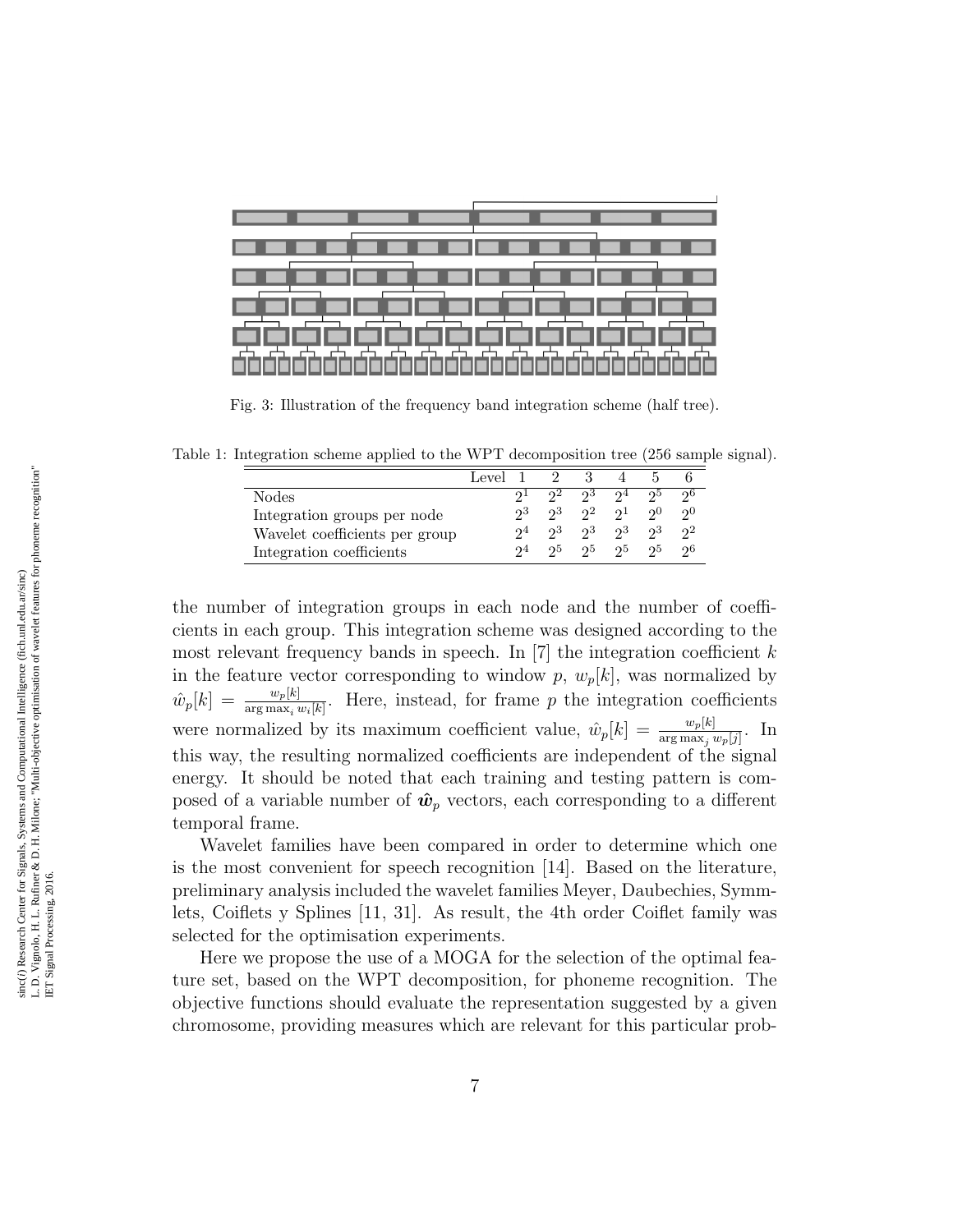

<span id="page-7-0"></span>Fig. 4: Example Pareto fronts obtained from a MOGA experiment, in the first and last generations.

lem. The candidate solutions represented by the individuals in the population of the MOGA are defined by binary chromosomes composed of 208 genes, each one corresponding to a specific integration coefficient.

In the proposed MOGA, the first target function evaluates the selected feature subset, providing a measure of classification performance. An HMM based phoneme classifier is used as the first objective function, so that the classification accuracy is obtained for each evaluated individual. This classifier is trained on a corpus of isolated phonemes, and the accuracy obtained on a test set is the return value of the first objective function  $(F_a)$ . It is also desired to obtain a speech representation containing the smallest number of coefficients, which is known to be beneficial for the recognition with HMM based in Gaussian mixtures. Therefore, the second target function takes into account the number of selected coefficients, favouring smaller subsets. This objective function was defined as  $F_d = 1 - \frac{n_s}{l}$  $\frac{\partial s}{\partial t}$ , where  $n_s$  is the number of selected coefficients and  $l$  is the chromosome length. Fig. [4](#page-7-0) shows example Pareto fronts obtained using  $F_a$  and  $F_d$  as objective functions. In order to locate the ideal optimum at the origin as usual, because the objective functions are increasing, the axes of these plots are  $1 - F_a$  (the classification error) and  $1 - F_d$ . The plot shows the dominant solutions from the first and last generation in an optimisation experiment. It can be seen how the best individuals in the population moved in direction to the ideal optimum, improving according to both functions.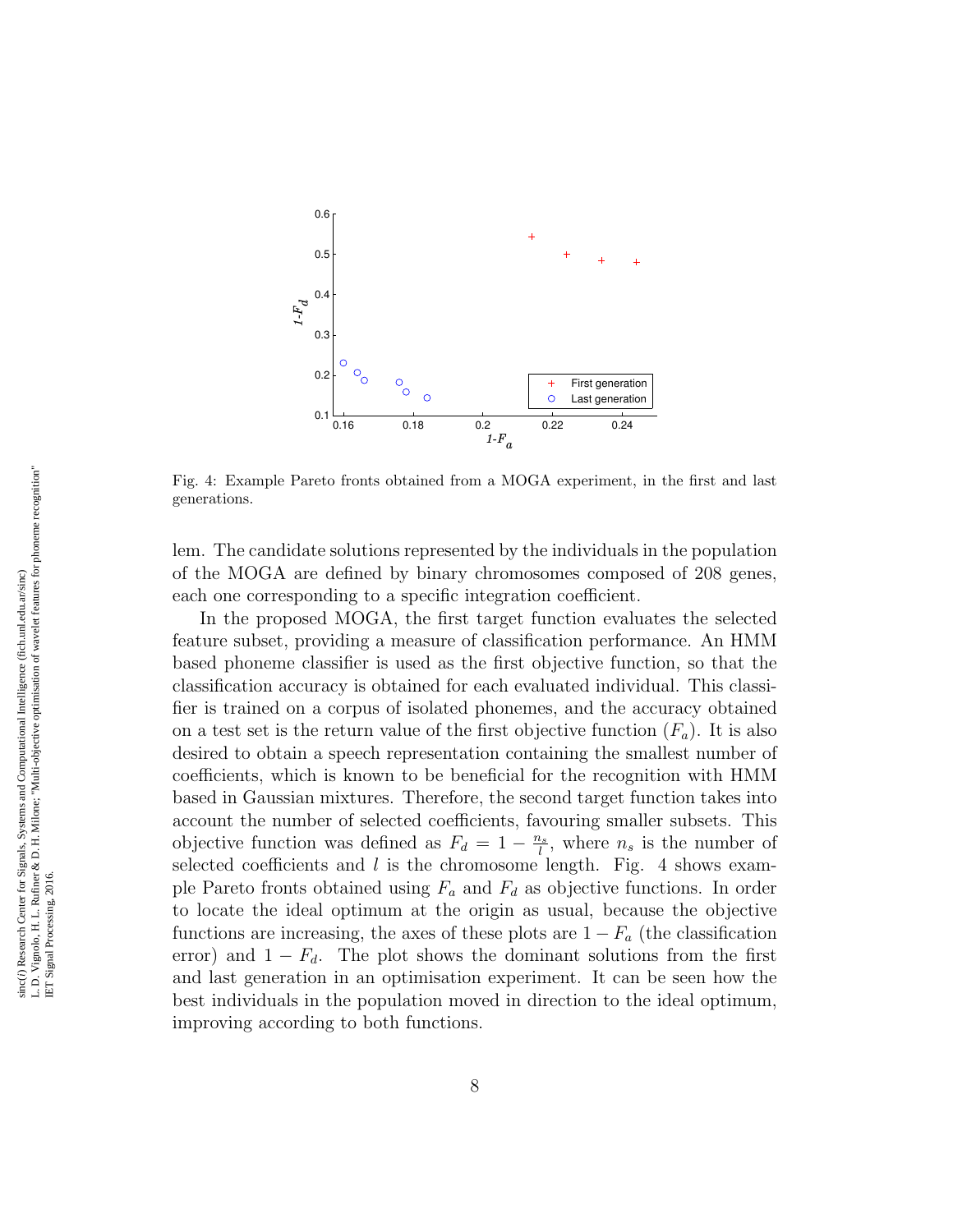## 3. Results and discussion

#### 3.1. Speech data and experimental setup

Phonetic data was extracted from the TIMIT speech database [\[32\]](#page-21-4) and selected randomly from all dialect regions, including both male and female speakers. Utterances were phonetically segmented to obtain individual files with the temporal signal of every phoneme occurrence. In order to evaluate robustness, several types of noise were added to the signals considering SNR levels from −5 to 20 dB. The speech signals were downsampled to 8 kHz and frames were extracted using a Hamming window of 32 ms (256 samples) and a step size of 100 samples. All possible frames within a phoneme occurrence were extracted and padded with zeros where necessary. The set of English phonemes  $/b/$ ,  $/d/$ ,  $/eh/$ ,  $/ih/$  and  $/jh/$  was considered. Occlusive consonants  $\frac{1}{b}$  and  $\frac{d}{d}$  were included because they are very difficult to distinguish in different contexts. Phoneme /jh/ presents special features of the fricative sounds. Vowels /eh/ and /ih/ are commonly chosen because they are close in the formants space. This phoneme set is a challenge for automatic recognition [\[33\]](#page-21-5).

Our classifier is based on continuous HMM, using Gaussian mixtures with diagonal co-variance matrices for the observation densities. Based on stateof-the-art speech recognisers we used a three-state HMM with mixtures of four Gaussian [\[9,](#page-19-0) [34\]](#page-21-6). In order to perform a fair comparison, the same classifier configuration was used for all the representations. Tools from the HMM Toolkit (HTK) [\[35\]](#page-21-7) were used for building and training the models. This toolkit implements the Baum-Welch algorithm [\[25\]](#page-20-6) which is used to estimate the HMM parameters, and the Viterbi algorithm [\[25\]](#page-20-6) to search for the most likely state sequence, given the observed events.

For the MOGA evolution an optimisation data set was used, while a separate evaluation set was left apart in order to estimate the generalization performance. The optimisation data was split into training and validation sets, consisting of 2500 and 500 phonemes, respectively. We have set the size of these sets based on preliminary experiments, showing that fewer data caused overfitting of the optimisation process, while greater amounts of data caused the evolution to take impractical amount of time without improvements.

In the MOGA the population size was set to 70 individuals, the crossover rate was set to 0.8, the mutation rate was set to 0.2 and the niche size was set to 0.07. The termination criteria was to stop the optimisation after 700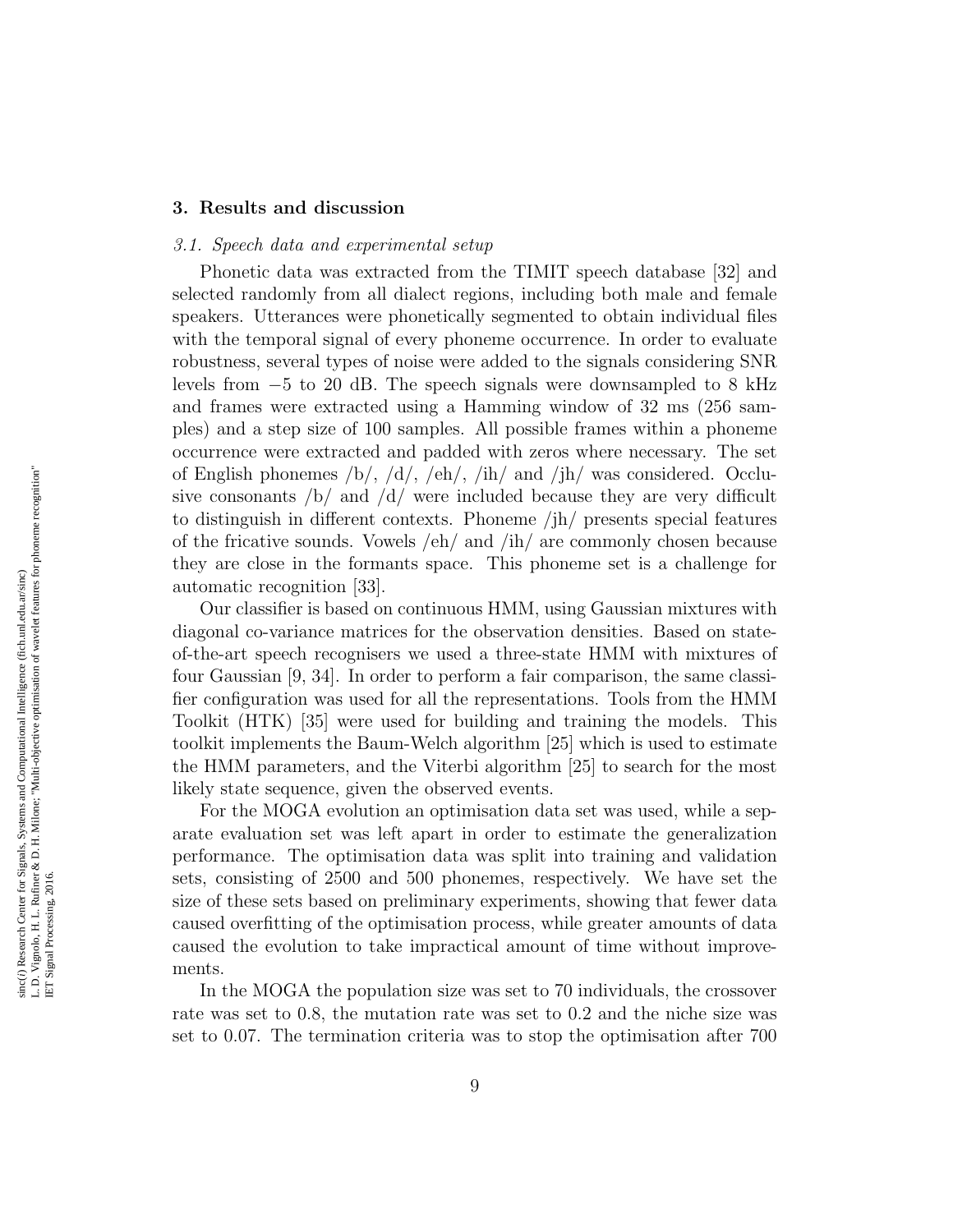generations. However, if no improvement was obtained during half of this number of generations, the optimisation was stopped earlier.

#### 3.2. Phoneme classification results

At the end of every generation, the MOGA provides a set of individuals which dominate the actual population, in the sense that no other individual is closer to the Pareto front. Then, from the optimal set provided in the last generation, we have chosen the chromosome which achieved the best accuracy. For each of the optimisation experiments performed, the classification capabilities of the optimised feature set was evaluated. This evaluation was performed through cross validation using the evaluation data set, composed of all the occurrences of the selected phonemes in all the TIMIT dialect regions (excluding the optimisation set). From this data, ten partitions where randomly sampled, each of which consisted of 2500 training signals and 500 test signals. In order to perform the validation tests close to real situations, we considered the mismatch training (MMT) condition. This means that the classifier was trained with clean signals only, while the tests were performed using noisy signals at different SNR levels. In order to compare the performance of the optimised feature set, the same HMM based classifier was trained with different well-known speech features: MFCC [\[1\]](#page-18-0), linear prediction coefficients (LPC) [\[1\]](#page-18-0), LPC cepstrum (CEPLPC) [\[3\]](#page-18-2) and PLP [\[3\]](#page-18-2). The performances of the cepstral features obtained through evolutionary filter banks (EFB) [\[10\]](#page-19-1), and the human factor cepstral coefficients (HFCC) [\[36\]](#page-21-8) were also included in the comparison. For these representations typical parameters were used: order 14 and 12 cepstral coefficients for CEPLPC, order 14 for LPC, 26 filters and 12 cepstral parameters for PLP and MFCC. For HFCC 30 filters were considered and the bandwidth parameter E-factor was set to 5, based on the results shown in [\[10\]](#page-19-1). In the case of EFB, 18-filter configuration referred as C4 in [\[10\]](#page-19-1) was used.

Furthermore, we compared the classification performance of genetic wavelet packets (GWP) [\[7\]](#page-18-6) and other wavelet based representations. The same WPT decomposition with band integration employed for EWP but without feature selection and using soft thresholding for denoising [\[37\]](#page-22-0), named  $WP_{BI}$ +TH. It is important to remark that, when using the features obtained from WPT without performing the proposed band integration step, the training of the HMM classifier showed convergence problems. This is because the Gaussian mixtures are not able to model adequately the probability distributions of these coefficients [\[38\]](#page-22-1). Then, in order obtain other wavelet based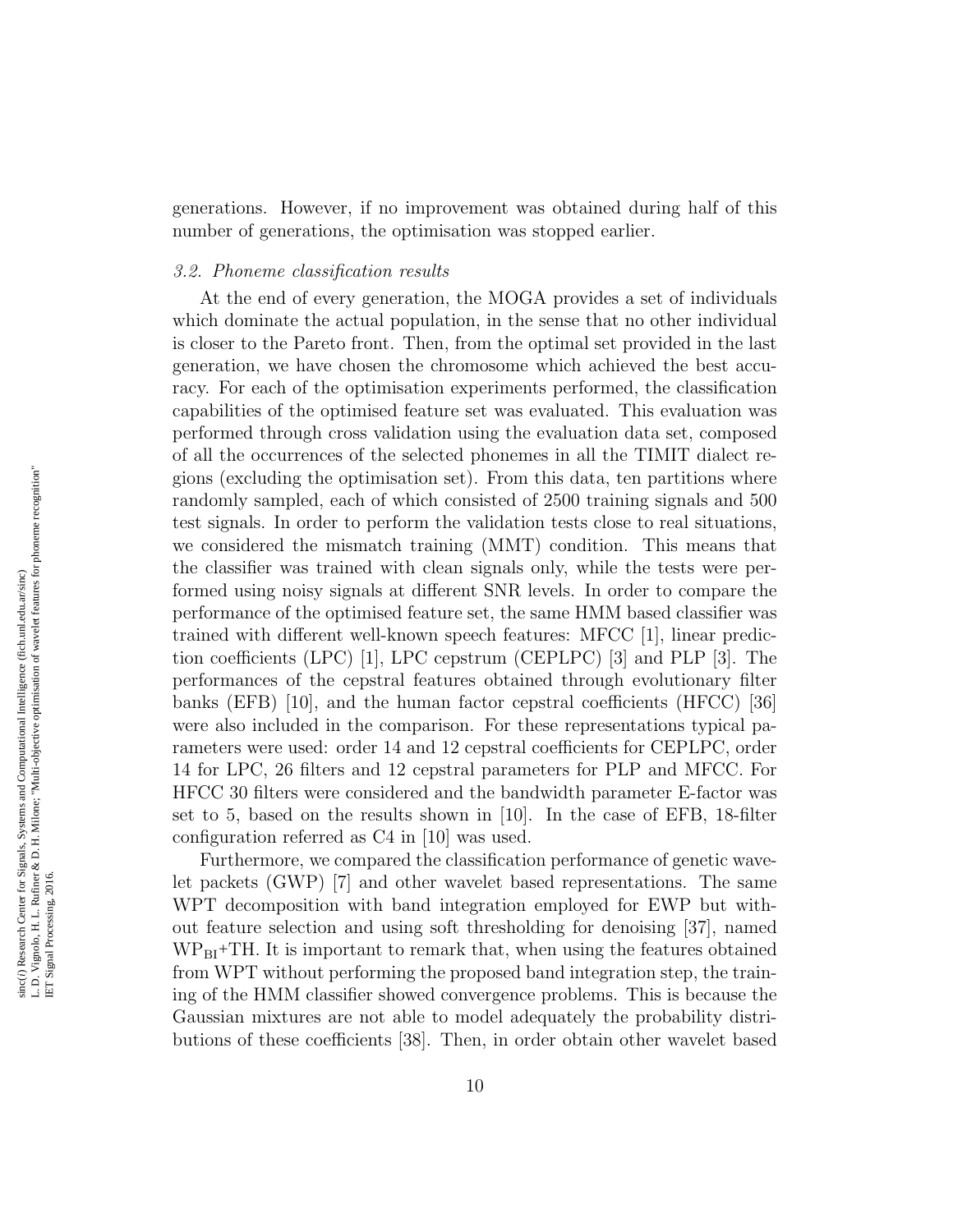<span id="page-10-0"></span>

|               | Dim. | $-5$ dB | dB<br>$\Omega$ | 5 dB  | $10 \text{ dB}$ | 15 dB | $20 \text{ dB}$ |
|---------------|------|---------|----------------|-------|-----------------|-------|-----------------|
| EWP.a         | 48   | 41.42   | 59.76          | 67.78 | 72.16           | 74.58 | 74.96           |
| <b>GWP</b>    | 95   | 42.94   | 50.30          | 52.38 | 57.18           | 59.52 | 66.52           |
| $WP_{BI}$ +TH | 208  | 33.90   | 50.14          | 65.26 | 70.56           | 72.90 | 73.86           |
| WP+TH+PCA     | 193  | 30.66   | 37.30          | 40.40 | 41.92           | 42.56 | 43.84           |
| DWT+PCA       | 193  | 27.94   | 34.36          | 39.34 | 42.98           | 45.84 | 45.32           |
| <b>CEPLPC</b> | 12   | 24.80   | 35.60          | 41.24 | 44.52           | 49.24 | 53.92           |
| LPC           | 14   | 22.46   | 24.62          | 36.12 | 41.76           | 45.50 | 46.02           |
| <b>MFCC</b>   | 13   | 24.52   | 38.54          | 42.72 | 44.00           | 51.02 | 74.76           |
| <b>PLP</b>    | 13   | 22.50   | 31.90          | 43.44 | 47.98           | 62.08 | 77.42           |
| <b>HFCC</b>   | 16   | 20.24   | 25.98          | 47.26 | 62.78           | 67.68 | 70.54           |
| <b>EFB</b>    | 16   | 20.56   | 36.88          | 60.30 | 68.32           | 68.70 | 69.82           |

Table 2: Classification test results with white noise using static features (Accuracy [%]).

features to compare their the performance with the HMM classifier, a postprocessing based on principal component analysis (PCA) [\[13\]](#page-19-4) was applied. For the representation denoted as WP+TH+PCA, soft thresholding was applied to WPT coefficients and PCA was performed, preserving the 99% of the variance. The performance of the features based on the discrete dyadic wavelet transform with PCA post-processing (DWT+PCA), was also compared.

In the first optimisation experiment we used clean signals in the train and test sets employed for the evaluation of candidate solutions. The MOGA converged to a subset of 48 coefficients, to which we will refer to as EWP.a. Table [2](#page-10-0) shows the average classification results obtained through cross validation, and considering different SNR levels in the test sets. It can be seen that the optimised representation EWP.a provides significant improvements in adverse noise conditions. From 0 to 15 dB SNR the average accuracy of the optimised feature set outperforms all the other representations. Moreover, for 20 dB SNR the result obtained with the EWP.a is better than those of most of the other representations.

In the second experiment we performed the optimisation including the delta and acceleration coefficients (DA) [\[1\]](#page-18-0) in the representation. The result was a subset of 36 integration coefficients (a total of 108 features including DA), named EWP.b+DA. In a last experiment, also including DA coefficients, we used noisy signals at 5 dB SNR for the evaluation of the individuals during the optimisation. The MOGA converged to a subset of 39 coefficients (a total of 117 coefficients, EWP.c+DA). The cross validation results are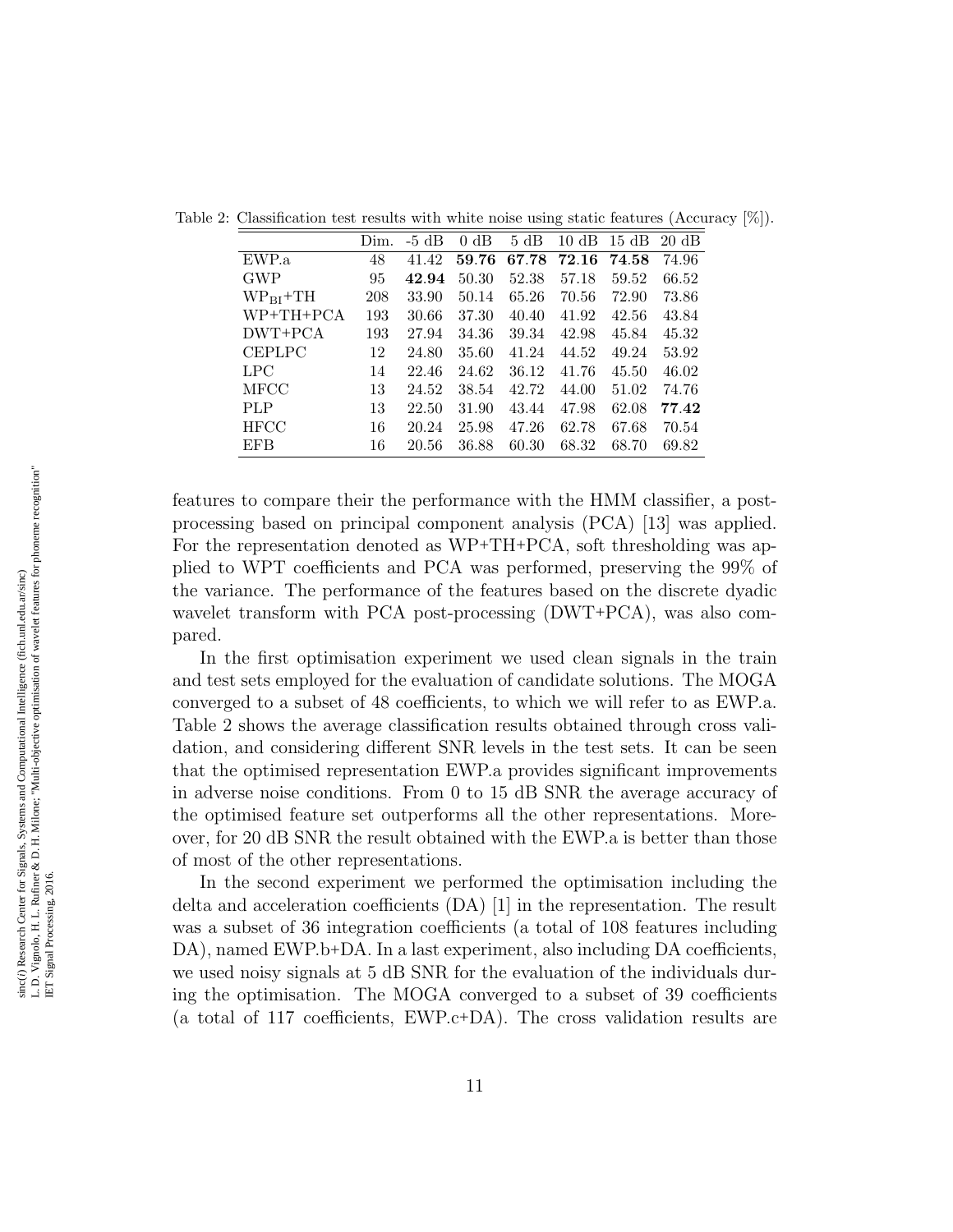<span id="page-11-0"></span>

|                  | Dim. | $-5$ dB | dB<br>$\Omega$ | 5 dB  | dB<br>10 | 15 dB | $20 \text{ dB}$ |
|------------------|------|---------|----------------|-------|----------|-------|-----------------|
| $EWP.a+DA$       | 144  | 42.70   | 59.54          | 66.68 | 71.08    | 71.68 | 74.40           |
| $EWP.b+DA$       | 108  | 43.14   | 62.86          | 70.36 | 74.14    | 75.14 | 76.84           |
| $EWP.c+DA$       | 117  | 43.14   | 58.14          | 67.12 | 70.92    | 73.24 | 75.44           |
| $EWP.b+TH+DA$    | 108  | 43.58   | 58.56          | 68.62 | 70.88    | 72.22 | 72.52           |
| $GWP+DA$         | 285  | 41.68   | 53.58          | 49.66 | 48.78    | 50.10 | 59.46           |
| $WP_{BI}$ +TH+DA | 624  | 29.46   | 38.46          | 46.42 | 50.38    | 52.02 | 52.16           |
| $WP+TH+PCA+DA$   | 579  | 33.44   | 37.34          | 38.46 | 40.90    | 41.84 | 43.24           |
| $DWT+PCA+DA$     | 579  | 32.70   | 40.32          | 42.82 | 43.82    | 44.78 | 44.44           |
| CEPLPC+DA        | 36   | 33.66   | 40.14          | 44.76 | 49.68    | 59.10 | 69.76           |
| $LPC+DA$         | 42   | 20.72   | 23.20          | 35.80 | 41.98    | 45.10 | 46.00           |
| MFCC+DA          | 39   | 38.42   | 41.00          | 23.40 | 41.62    | 50.00 | 78.14           |
| $PLP+DA$         | 39   | 39.92   | 44.34          | 38.18 | 50.50    | 54.44 | 78.68           |

Table 3: Classification test results with white noise using delta and acceleration coefficients (Accuracy [%]).

shown on Table [3,](#page-11-0) comparing the performances obtained with the reference representations including DA coefficients. In this comparison, we also included the performance another representation consisting of the same set of coefficients selected for EWP.b+DA, in which soft thresholding was applied before the band integration, EWP.b+TH+DA. As in the previous table, all the optimised representations provided important improvements, specially at low SNR levels. Moreover, EWP.b+DA also outperforms all the classical representations on clean signals. It is interesting to note that, even though the feature set optimised using noisy signals (EWP.c+DA) provided improvements compared to state-of-the-art representations, the feature set optimised using only clean signals (EWP.b+DA) produced the best results for most of the noise levels. Note that EWP.b+TH+DA also performs better than the reference representations. However, without thresholding the optimised representation (EWP.b+DA) shows the best performance. This suggests that the evolutionary feature selection provides the more robust coefficients, without the need of an additional denoising step. The other wavelet representations show only minor improvements compared to state-of-the-art features. In these experiments, the average number of generations required to obtain the optimised representations was 687 while the average time for each generation was 495 seconds, using an Intel Core I7 processor with 8GB RAM<sup>[1](#page-11-1)</sup>.

<span id="page-11-1"></span><sup>&</sup>lt;sup>1</sup>Note that every run of the search algorithm provides an acceptable solution.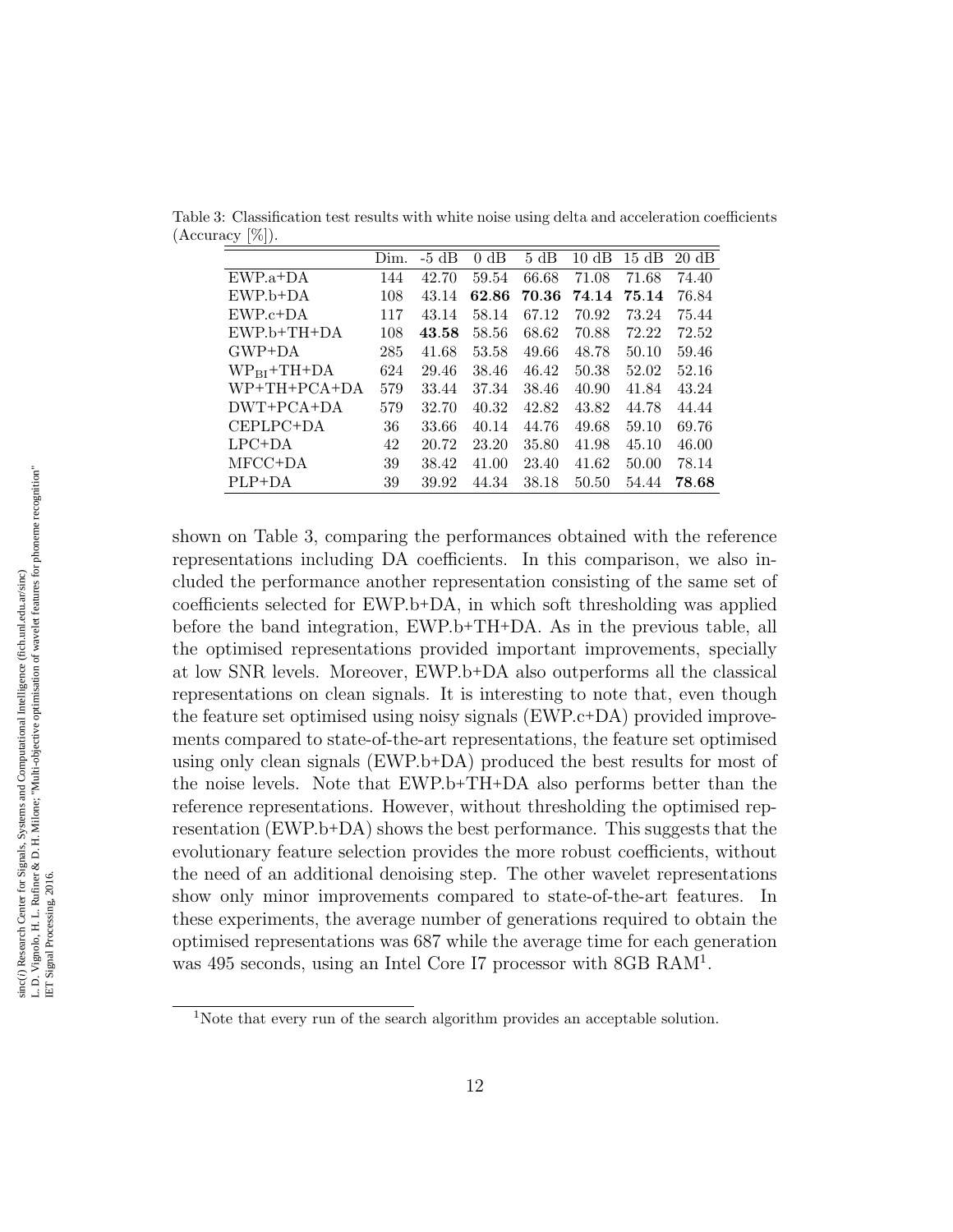<span id="page-12-0"></span>Table 4: Confusion matrices showing the percentages of average classification from ten data partitions in MMT conditions, with white noise at differences SNR levels. PLP+DA and optimised feature set EWP.b+DA.

|                            | $\overline{PLP}$ +DA |                  |                   |                    |                  |                 |                       |                         | $EWP.b+DA$         |                |                   |
|----------------------------|----------------------|------------------|-------------------|--------------------|------------------|-----------------|-----------------------|-------------------------|--------------------|----------------|-------------------|
|                            |                      | $\mathbf{b}_{l}$ | 'd/               | $^{\prime}$ eh $/$ | 'ih/             | $^{\prime}$ jh/ | $\mathrm{^{\prime}b}$ | $\rm \langle d \rangle$ | $^{\prime}$ eh $/$ | $^{\prime}$ ih | $\mathrm{jh}_{/}$ |
|                            | $\bar{b}/$           | 61.9             | $\overline{30.5}$ | $0.0\,$            | $0.0\,$          | 7.6             | 34.6                  | 64.7                    | $0.0\,$            | 0.1            | $0.6\,$           |
|                            | /d/                  | 24.7             | 56.0              | 0.0                | 0.0              | 19.3            | $10.5\,$              | 81.5                    | 0.2                | $0.4\,$        | 7.4               |
| $\overline{AB}$<br>$\circ$ | /eh/                 | 0.1              | 10.8              | 0.5                | 6.2              | 82.4            | $\rm 0.3$             | $15.3\,$                | 48.7               | 31.6           | 4.1               |
|                            | $/\mathrm{ih}/$      | 0.6              | $3.2\,$           | 0.0                | 5.7              | $90.5\,$        | 0.2                   | 6.4                     | 21.9               | 63.6           | 7.9               |
|                            | $/\mathrm{jh}/$      | 0.1              | $2.3\,$           | 0.0                | 0.0              | 97.6            | $\rm 0.2$             | 13.6                    | $0.0\,$            | 0.3            | 85.9              |
|                            |                      |                  |                   |                    | Avg:             | 44.34           |                       |                         |                    | Avg:           | 62.86             |
|                            | /b/                  | 13.5             | 8.4               | $0.0\,$            | $\overline{2.5}$ | 75.6            | $\overline{59.1}$     | $39.5\,$                | $\overline{0.3}$   | $\rm 0.9$      | $\overline{0.2}$  |
|                            | /d/                  | 1.3              | 8.7               | 0.0                | 1.0              | 89.0            | 16.4                  | 73.0                    | 0.9                | 1.1            | $8.6\,$           |
| $\overline{a}$<br>LΩ       | /eh/                 | $0.5\,$          | $2.8\,$           | 11.8               | 60.3             | 24.6            | $\rm 0.2$             | 2.3                     | 53.2               | 42.9           | 1.4               |
|                            | $/\mathrm{ih}/$      | $0.2\,$          | 1.7               | $2.2\,$            | 57.1             | 38.8            | 0.3                   | 2.6                     | $19.8\,$           | 74.8           | $2.5\,$           |
|                            | $/\mathrm{jh}/$      | 0.0              | 0.2               | 0.0                | 0.0              | $\it 99.8$      | $0.2\,$               | 6.7                     | 0.0                | 1.4            | 91.7              |
|                            |                      |                  |                   |                    | Avg:             | 38.18           |                       |                         |                    | Avg:           | 70.36             |
|                            | /b/                  | 20.8             | 13.9              | $2.1\,$            | 10.1             | 53.1            | 71.4                  | $26.8\,$                | $0.8\,$            | 0.8            | 0.2               |
| €                          | /d/                  | 1.9              | 12.8              | 0.1                | $3.5\,$          | 81.7            | 22.7                  | 68.3                    | 1.6                | 0.8            | $6.6\,$           |
| $\overline{10}$            | /eh/                 | 0.1              | 0.2               | 30.6               | 67.9             | 1.2             | 0.4                   | 0.7                     | 61.0               | 37.6           | 0.3               |
|                            | $/\mathrm{ih}/$      | 0.1              | 0.0               | 6.0                | 88.9             | $5.0\,$         | 0.6                   | 1.1                     | 19.5               | 77.1           | 1.7               |
|                            | $/\mathrm{jh}/$      | 0.0              | $0.4\,$           | 0.0                | $\rm 0.2$        | 99.4            | 0.1                   | $5.5\,$                 | $\rm 0.2$          | 1.3            | 92.9              |
|                            |                      |                  |                   |                    | Avg:             | $50.50\,$       |                       |                         |                    | Avg:           | 74.14             |
|                            | /b/                  | 20.9             | 17.6              | $\overline{5.2}$   | 19.7             | 36.6            | 73.6                  | 24.7                    | $\overline{1.1}$   | 0.4            | $\overline{0.2}$  |
| ∉                          | /d/                  | 2.1              | 17.0              | 0.6                | 8.2              | $72.1\,$        | 23.7                  | 66.1                    | 1.7                | 1.1            | 7.4               |
| $\overline{15}$            | /eh/                 | 0.0              | 0.2               | 42.6               | 57.0             | 0.2             | 0.3                   | 0.7                     | 69.8               | 28.8           | 0.4               |
|                            | $/\mathrm{ih}/$      | 0.0              | 0.0               | 5.8                | 93.4             | 0.8             | 0.3                   | 0.7                     | 25.1               | 72.6           | 1.3               |
|                            | $/\mathrm{jh}/$      | 0.0              | 0.7               | 0.0                | $1.0\,$          | 98.3            | 0.1                   | 4.5                     | 0.0                | $1.8\,$        | 93.6              |
| Avg: 54.44                 |                      |                  |                   |                    |                  |                 |                       |                         |                    |                | Avg: $75.14$      |

Table [4](#page-12-0) shows confusion matrices comparing the performance of PLP+DA and EWP.b+DA at low SNR levels. Rows correspond to the actual phoneme and columns to predictions, while the percentages of accuracy are shown on the diagonal. These matrices show coincidences between the phonemes which are most confused with PLP+DA and those confused with EWP.b+DA. For example, in both cases /eh/ was repeatedly confused with /ih/. Also, it can be noticed that PLP+DA fails to discriminate phonemes  $\int e h / \text{ and } \int i h / \text{ }$ from /jh/ at lowest noise levels, and EWP.b+DA allows to improve their discriminability. Moreover, even if PLP+DA presents higher accuracy for some individual phonemes, EWP.b+DA achieves better balance providing important improvements in the total accuracy rate.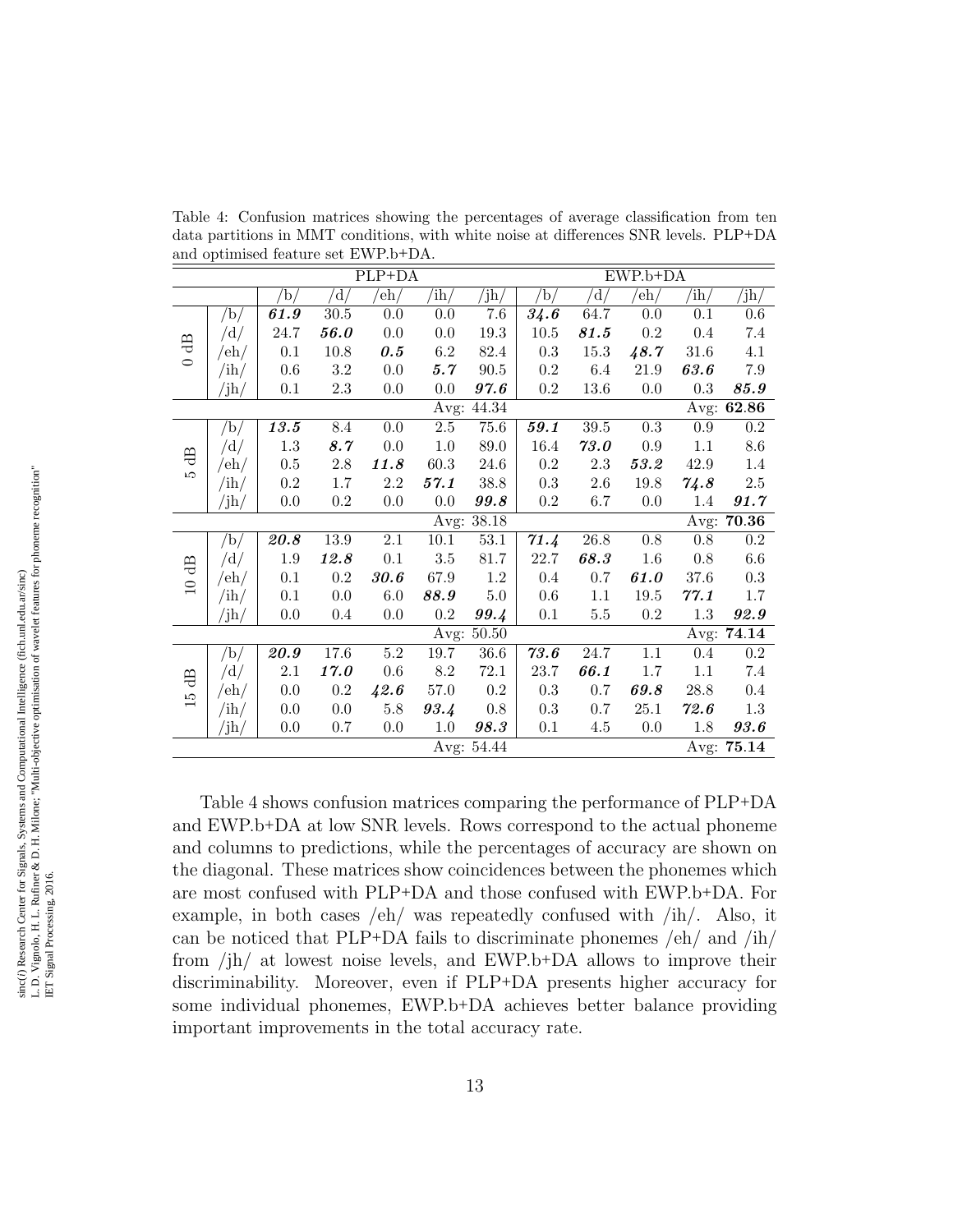<span id="page-13-0"></span>

|                        |            | $-5$ dB | $0 \text{ dB}$ | 5 dB  | dB<br>10    | $15~\mathrm{dB}$ | $20 \text{ dB}$ |
|------------------------|------------|---------|----------------|-------|-------------|------------------|-----------------|
|                        | MFCC+DA    | 39.88   | 46.44          | 62.52 | 73.76       | 78.10            | 79.62           |
| PINK <sup>1</sup>      | PLP+DA     | 41.02   | 55.06          | 70.48 | $\bf 77.16$ | 80.02            | 81.30           |
|                        | $EWP.b+DA$ | 56.40   | 64.92          | 70.62 | 73.06       | 74.04            | 74.22           |
|                        | MFCC+DA    | 40.44   | 48.10          | 65.30 | 76.22       | 78.96            | 80.14           |
| BUCCANEER <sup>1</sup> | $PLP+DA$   | 40.86   | 55.80          | 70.24 | 77.74       | 80.74            | 81.86           |
|                        | $EWP.b+DA$ | 47.50   | 57.88          | 67.12 | 71.42       | 73.50            | 74.62           |
|                        | MFCC+DA    | 76.06   | 77.54          | 78.32 | 79.10       | 79.62            | 79.70           |
| VOLVO <sup>1</sup>     | $PLP+DA$   | 78.02   | 79.80          | 80.64 | 80.92       | 81.52            | 81.78           |
|                        | EWP.b+DA   | 70.64   | 73.66          | 74.48 | 74.62       | 74.74            | 74.70           |
|                        | MFCC+DA    | 39.06   | 49.60          | 60.40 | 68.70       | 74.34            | 78.32           |
| KEYBOARD <sup>2</sup>  | PLP+DA     | 40.66   | 49.28          | 59.26 | 67.00       | 72.98            | 76.76           |
|                        | $EWP.b+DA$ | 49.16   | 58.62          | 66.78 | 70.80       | 72.86            | 74.04           |
|                        | MFCC+DA    | 41.80   | 53.82          | 65.96 | 72.78       | 77.06            | 79.30           |
| VIOLET <sup>3</sup>    | $PLP+DA$   | 42.00   | 50.88          | 64.78 | 72.32       | 75.16            | 77.44           |
|                        | EWP.b+DA   | 51.08   | 64.14          | 71.18 | 72.98       | 74.20            | 74.46           |

Table 5: Classification test results considering other noise types (Accuracy [%]).

The classification performance of the optimised representations was also evaluated under several types of noise (Table [5\)](#page-13-0), comparing the best evolutionary wavelet decomposition (EWP.b+DA) with the reference representations (MFCC+DA and PLP+DA). Even though EWP.b+DA was optimised using clean signals, it allowed to obtain important improvements at low SNR levels (from -5 to 5 dB) for four of the five noise types considered in these experiments.

We have also analysed the performance of these optimised representations in the classification of a wider set of phonemes (apart from those included in the optimisation). In this test, we considered the phonemes with the greater number of examples in the train and tests sets from the TIMIT corpus, discarding those with less than 1000 examples in the test set. The resulting set, consisting of 21 phonemes, together with the corresponding number of training and test examples are listed on Table [6.](#page-14-0) As the classes are not balanced, the classification performance is measured with the unweighed accuracy rate (UAR) [\[39\]](#page-22-2). As it can be seen on Table [7,](#page-14-1) EWP.a+DA and EWP.b+DA provides increased robustness in comparison to MFCC+DA and PLP+DA at low

 $1$ <www.speech.cs.cmu.edu/comp.speech/Section1/Data/noisex.html>

 $^{2}$ <www.ece.rochester.edu/~zduan/data/noise>

 $3$ <www.audiocheck.net>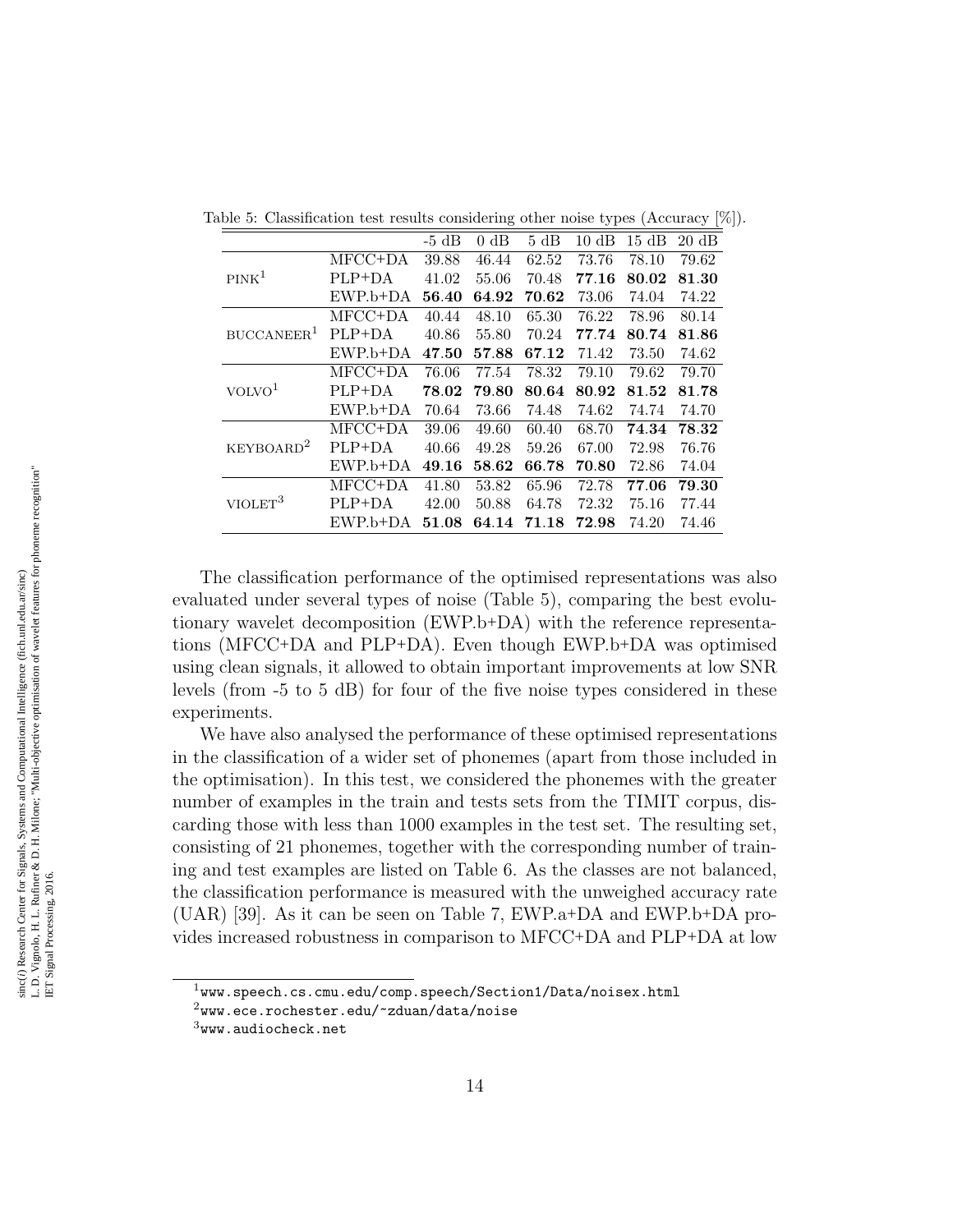<span id="page-14-0"></span>

| Phoneme  | Train | Test | Phoneme                       | Train | Test | Phoneme | Train | <b>Test</b> |
|----------|-------|------|-------------------------------|-------|------|---------|-------|-------------|
| /aa/     | 3064  | 1133 | /eh/                          | 3853  | 1440 | /n/     | 7068  | 2501        |
| /ae/     | 3997  | 1407 | $/\mathrm{i} \, \mathrm{h}$ / | 5051  | 1709 | /a/     | 3590  | 1244        |
| /ao/     | 2940  | 1156 | /ix/                          | 8642  | 2945 | /r/     | 6539  | 2525        |
| /ax/     | 3610  | 1346 | /iy/                          | 6953  | 2710 | /s/     | 7475  | 2639        |
| $/ax-r/$ | 3407  | 1383 | /k/                           | 4874  | 1614 | /t/     | 4364  | 1535        |
| /d/      | 3548  | 1245 | /1/                           | 5801  | 2356 | /w/     | 3140  | 1239        |
| /dh/     | 2826  | 1053 | /m/                           | 3903  | 1526 | /z/     | 3773  | 1273        |

Table 6: Phoneme set and respective number of training and test examples used in the experiments of Table [7.](#page-14-1)

Table 7: Results obtained in the classification of the extended set of the 21 phonemes from Table [6](#page-14-0) using white noise (UAR [%]).

<span id="page-14-1"></span>

| <b>SNR</b>      | By chance | MFCC+DA | $PLP+DA$ | EWP.a+DA | EWP.b+DA |  |
|-----------------|-----------|---------|----------|----------|----------|--|
| 0 dB            | 04.76     | 07.04   | 08.83    | 12.98    | 12.33    |  |
| $10 \text{ dB}$ | 04.76     | 16.30   | 20.49    | 29.73    | 31.44    |  |
| $20 \text{ dB}$ | 04.76     | 33.34   | 35.83    | 36.69    | 40.08    |  |
|                 |           |         |          |          |          |  |

SNR levels. Because of the number of classes this is a complex classification task, however, the performances obtained with the optimised representations are far from the rate given by chance classification, even at 0 dB SNR. Fig. [5](#page-15-0) shows the confusion matrices obtained with PLP+DA and EWP.b+DA at 20 dB SNR, in which lighter squares indicate higher accuracy. It can be noticed, by comparing the diagonals, that the optimised features provide improved accuracy for most classes. Also, the values outside the diagonal (confusions) are lower for EWP.b+DA. This experiment shows that EWP features are useful to discriminate other phonemes than those included in the optimisation. These results also suggest that the representations obtained with the proposed methodology could provide robustness to a continuous speech recognition system, even if only a reduced set of phonemes is considered in the optimisation. Even though it would be interesting to include more phonemes in the optimisation process, it should be taken into account that for several phonemes there is a reduced number of occurrences in the corpus, which could not allow to build proper train, test and validation sets.

In order to provide a qualitative analysis of the optimised decomposition, the tiling of the time-frequency plane was constructed using the criteria proposed in [\[40\]](#page-22-3). This is shown in Fig. [6,](#page-16-0) where each decomposition level is depicted separately for an easier interpretation. Each ellipse represents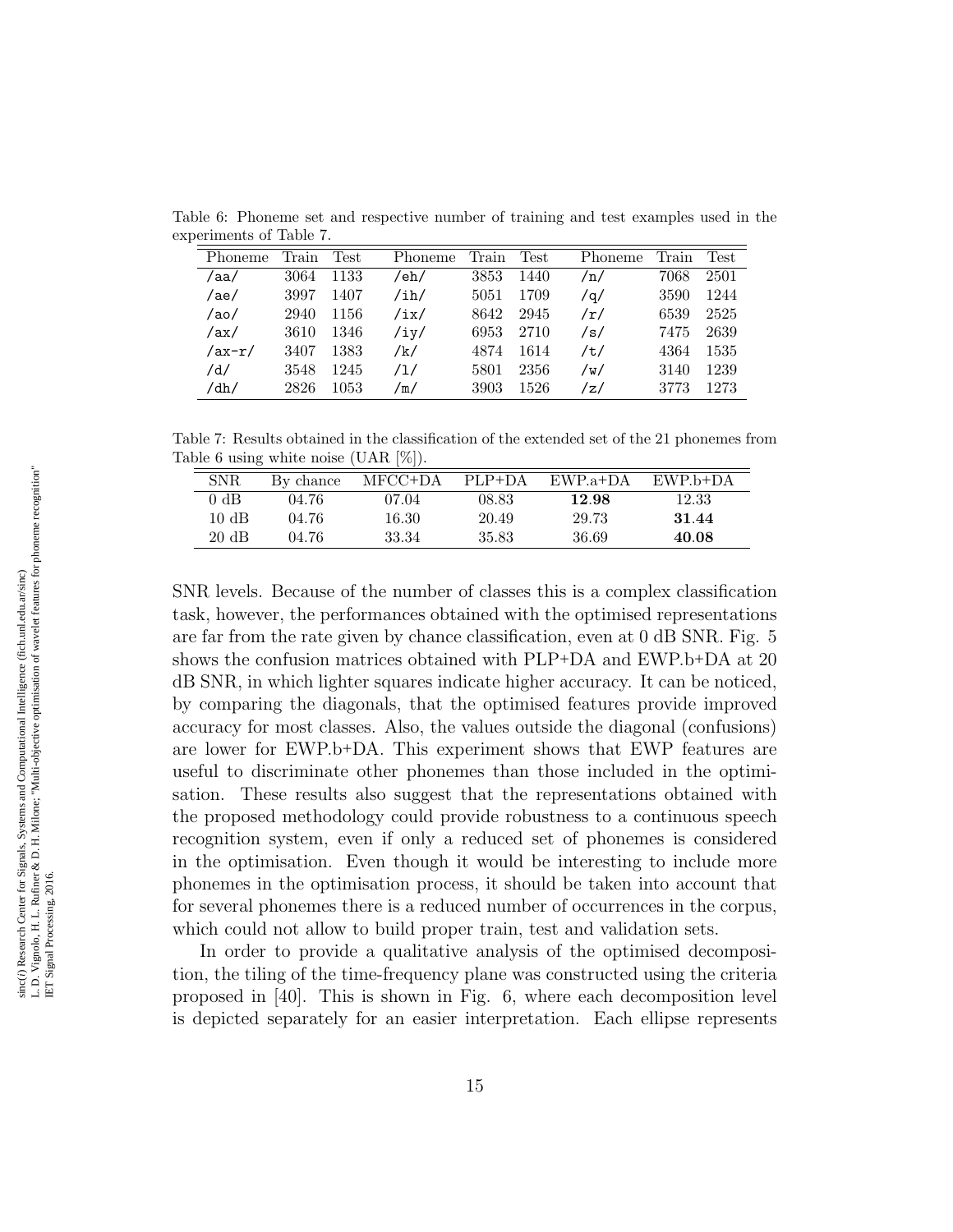

<span id="page-15-0"></span>Fig. 5: These confusion matrices show the classification rates for each of the 21 phonemes, obtained for PLP+DA and EWP.b+DA with white noise at 20 dB SNR.

a group of coefficients from the integration scheme (Table [1\)](#page-6-1), therefore, the widths and time localizations are determined by the corresponding timefrequency atoms. This means that each element in the tiling represents a time-frequency atom that was obtained by combining the original wavelet atoms, according to the integration scheme. Note that the number of coefficients in the groups of level 1 are twice the number of coefficients in the groups of level 2 (Fig. [3\)](#page-6-0), which explains why the atoms for levels 1 and 2 are the same width in Fig. [6.](#page-16-0) This explanation also applies to the width of the atoms in levels 5 and 6. We remark that the optimisation of the decomposition based on the WPT has led to highly redundant representations, which are able to exploit redundancy in order to increase robustness. This characteristic is shared by all the EWP, showing redundancy at different regions of the time-frequency plane. For example, the optimised decompositions incorporate several time-frequency atoms below 1 kHz at every level. The results obtained suggest that the presence of redundant information in particular frequency bands allows to reduce the impact of noise. This could be thought as an enhancement technique, which reinforces the discriminative information. However, the optimised representations use less than 25% of the coefficients obtained from the WPT integration scheme. This means that the proposed MOGA achieved an important dimensionality reduction when compared to the decomposition optimised in [\[7\]](#page-18-6), in which 50% of the available coefficients were selected.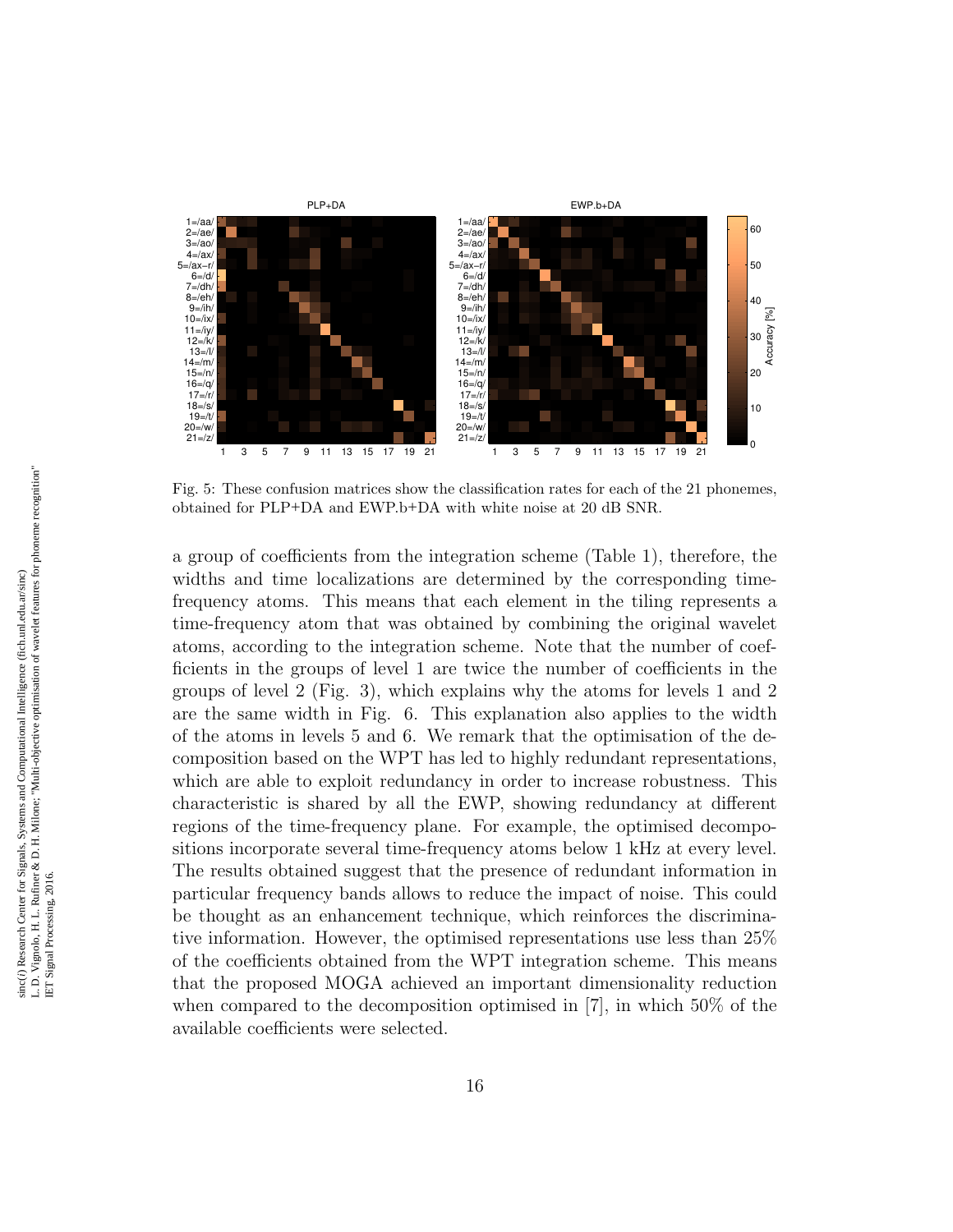

<span id="page-16-0"></span>Fig. 6: Tiling of the time-frequency plane obtained for the optimised decompositions. For a better visualization, each level was schematised separately (from top: levels 1 to 6).

Even though EWP.a, EWP.b and EWP.c provided similar results, they show differences in their time-frequency tilings. This could be due to the different conditions in which the decompositions were optimised, regarding the presence of noise and the use of DA coefficients, which might alter the search direction. For example, it is interesting to note that EWP.c shows less time-frequency atoms at the first and second decomposition levels, which may be due to the use of noisy signals. It is also interesting to note that, the tilings presented in [\[7\]](#page-18-6), show some atoms concentrated at the centre of the time axis, which could be related to the fact that only the frame extracted from the centre of each phone was considered in the optimisation. On the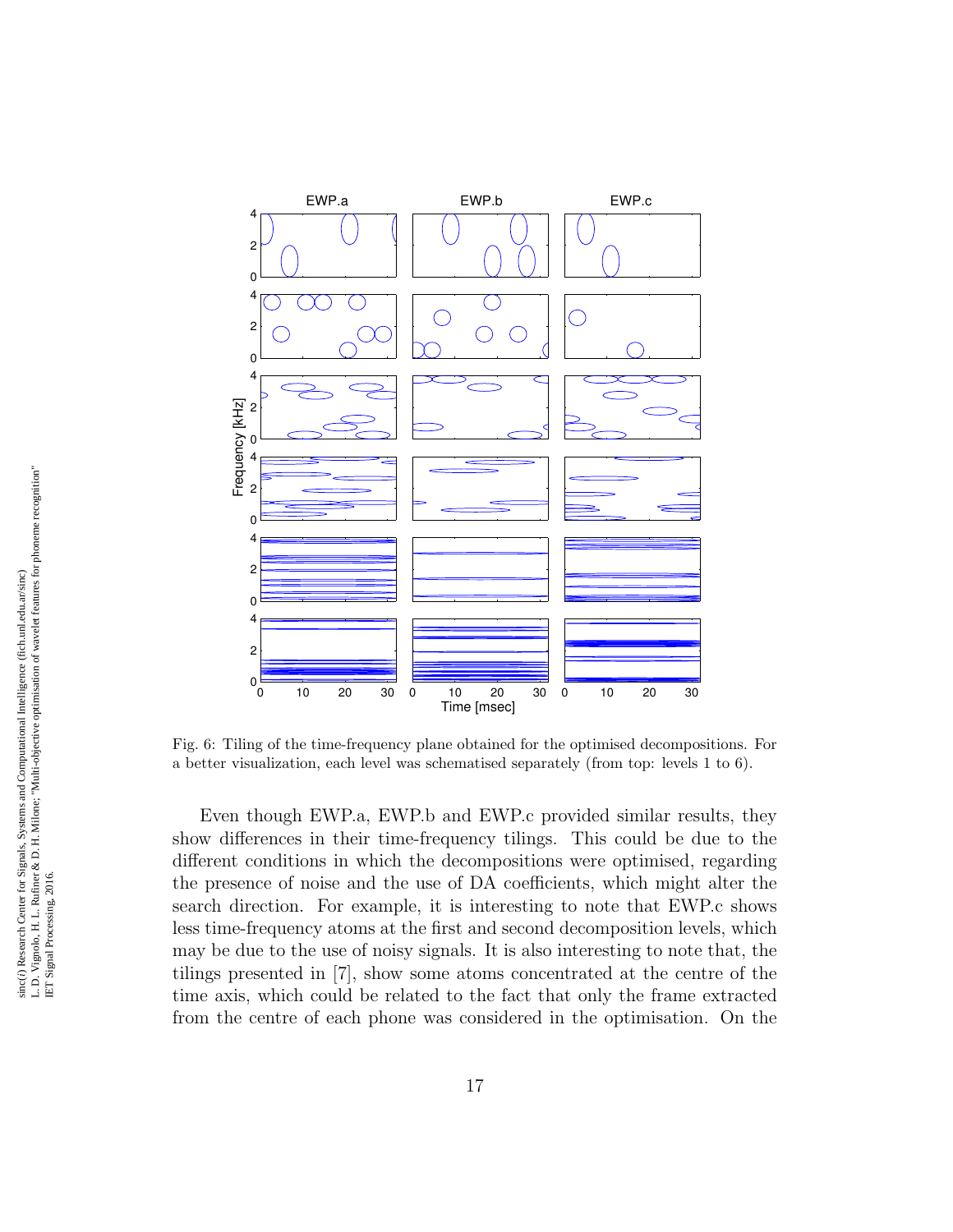contrary, all the frames within a phoneme were considered in this work, thus, a different distribution of atoms could be expected.

# 4. Conclusion and future work

In this paper, a methodology for the optimisation of wavelet-based speech representations was proposed, taking advantage of the power of evolutionary computation techniques to explore large and complex search spaces. A multi-objective strategy was designed in order to maximise the discrimination capability of the representation while minimizing the number of features. Following this methodology, relevant features have been selected from a wavelet packet decomposition, finding a good trade-off between redundancy and dimensionality to provide robustness in phoneme classification. The classification performance was evaluated using a set of phonemes taken from the TIMIT corpus, considering different noise conditions. The results show that the space of the optimised features increases class separation, providing important classification improvements in comparison to state-of-the-art robust features. Therefore, the proposed strategy stands as an alternative pre-processing methodology to obtain robust speech features, allowing to improve the classification performance in the presence of noise. Moreover, the results obtained in the classification with the extended set of phonemes suggest that the optimised representations could provide robustness to speech recognisers in tasks where the acoustic model has the primary role, like number or letter dictation.

In future work it would be interesting to inquire into the design of new genetic operators, so that other specific constraints related to the problem could be taken into account. Also, in order to obtain a representation more suitable for HMM with Gaussian mixture modelling, one interesting idea is to include another objective function in the MOGA, in order to measure the gaussianity of the EWP.

#### Acknowledgements

The authors wish to acknowledge the support provided by Agencia Nacional de Promoción Científica y Tecnológica (with projects PICT 2011-2440, PICT 2014-1442 and PICT 2014-2627), Universidad Nacional de Litoral (with projects CAID 2011-519, -525 and PACT 2011-058) and Consejo Nacional de Investigaciones Científicas y Técnicas from Argentina.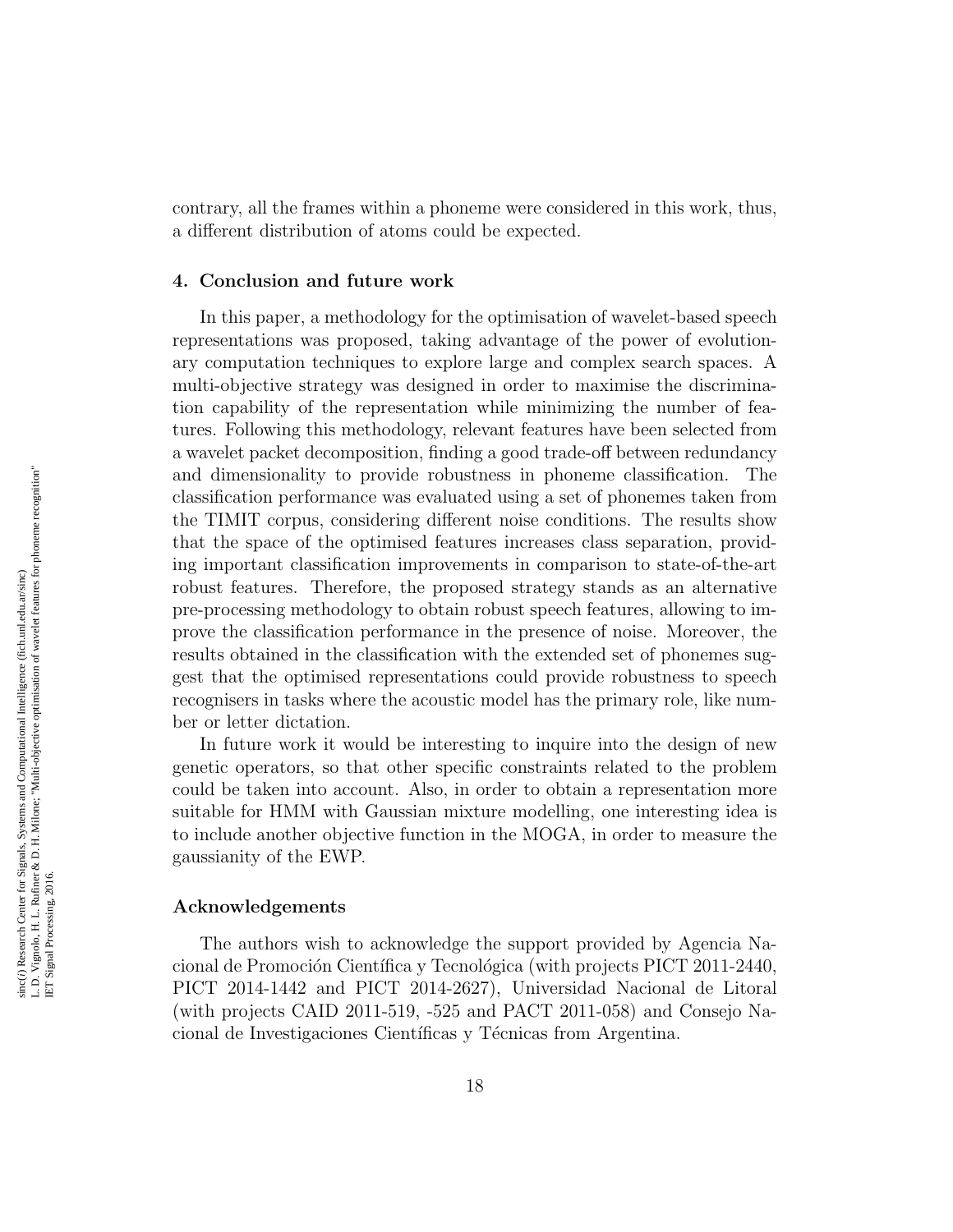## References

- <span id="page-18-0"></span>[1] Huang, X., Acero, A., Hon, H.W.: 'Spoken Language Processing: A Guide to Theory, Algorithm, and System Development' (Prentice Hall PTR, Upper Saddle River, NJ, USA, 1st edn., 2001), ISBN 0130226165
- <span id="page-18-1"></span>[2] Ratanpara, T., Patel, N.: 'Singer Identification Using MFCC and LPC Coefficients from Indian Video Songs', Proceedings of the 49th Annual Convention of the Computer Society of India (CSI), Vol. 1, (Springer International, 2015), pp. 275–282, doi:10.1007/978-3-319-13728-5\ 31
- <span id="page-18-2"></span>[3] Cutajar, M., Gatt, E., Grech, I., Casha, O., Micallef, J.: 'Comparative study of automatic speech recognition techniques', IET Signal Processing, 7, (1), 2013, pp. 25–46, doi:10.1049/iet-spr.2012.0151
- <span id="page-18-3"></span>[4] Hermansky, H., Morgan, N.: 'RASTA processing of speech', IEEE Trans. Speech Audio Process., 2, 1994, pp. 578–589, doi:10.1109/89. 326616
- <span id="page-18-4"></span>[5] Hassanien, A., Schaefer, G., Darwish, A.: 'Computational Intelligence in Speech and Audio Processing: Recent Advances', Soft Computing in Industrial Applications, Vol. 75, (Springer Berlin / Heidelberg, 2010), pp. 303–311, 10.1007/978-3-642-11282-9-32
- <span id="page-18-5"></span>[6] Sainath, T.N., Kingsbury, B., Mohamed, A.R., Ramabhadran, B.: 'Learning filter banks within a deep neural network framework', Automatic Speech Recognition and Understanding (ASRU), 2013 IEEE Workshop on, Dec 2013, pp. 297–302, doi:10.1109/ASRU.2013.6707746
- <span id="page-18-6"></span>[7] Vignolo, L.D., Milone, D.H., Rufiner, H.L.: 'Genetic wavelet packets for speech recognition', *Expert Systems with Applications*, 40, (6), 2013, pp. 2350–2359, ISSN 0957-4174, doi:10.1016/j.eswa.2012.10.050
- <span id="page-18-7"></span>[8] Li, Y.X., Kwong, S., He, Q.H., He, J., Yang, J.C.: 'Genetic algorithm based simultaneous optimization of feature subsets and hidden Markov model parameters for discrimination between speech and non-speech events', International Journal of Speech Technology, 13, 2010, pp. 61– 73, ISSN 1381-2416, 10.1007/s10772-010-9070-4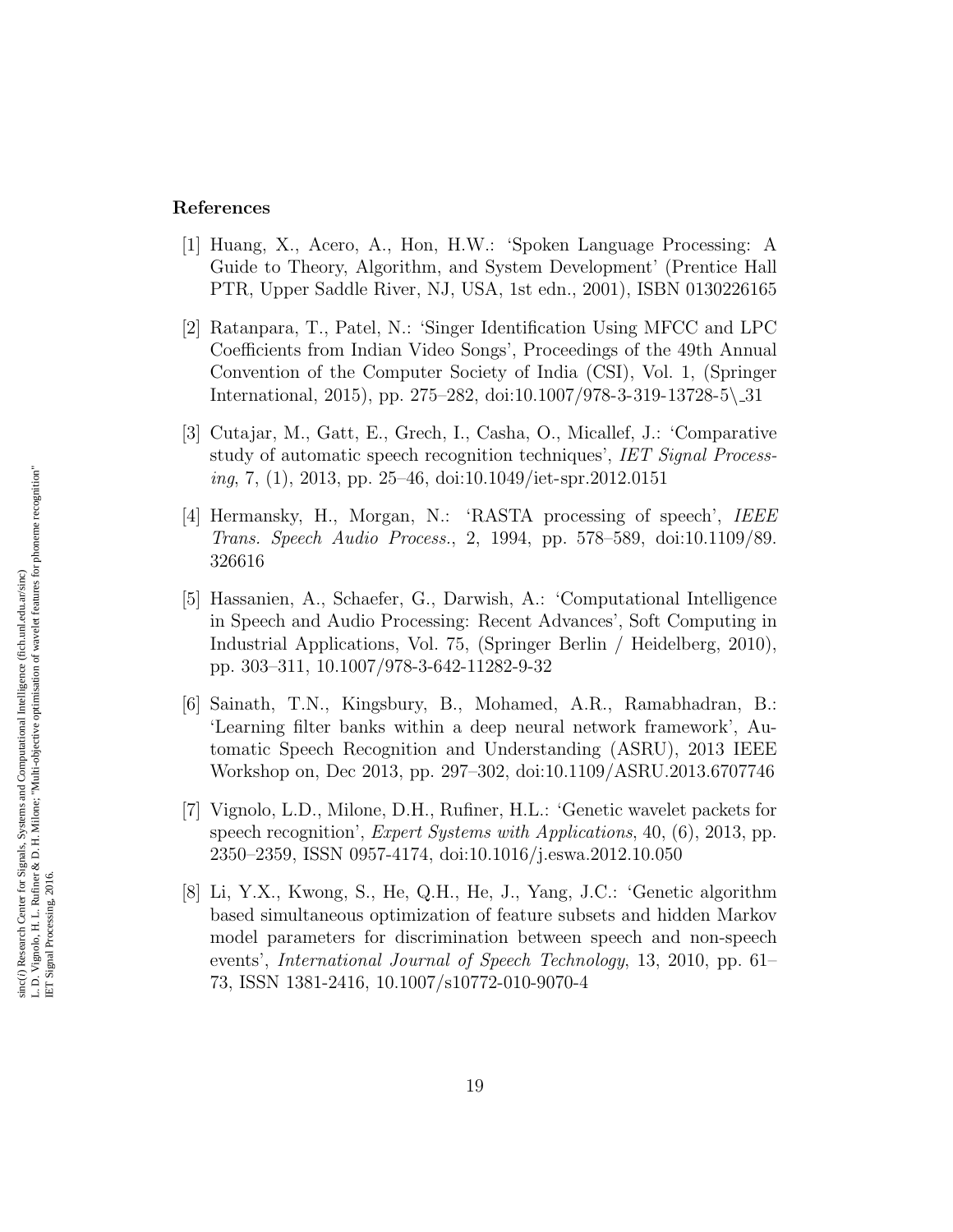- <span id="page-19-0"></span>[9] Vignolo, L.D., Rufiner, H.L., Milone, D.H., Goddard, J.C.: 'Evolutionary Splines for Cepstral Filterbank Optimization in Phoneme Classification', EURASIP Journal on Advances in Signal Proc., 2011, 2011, pp. 8:1–8:14
- <span id="page-19-1"></span>[10] Vignolo, L.D., Rufiner, H.L., Milone, D.H., Goddard, J.C.: 'Evolutionary Cepstral Coefficients', Applied Soft Computing, 11, (4), 2011, pp. 3419–3428, ISSN 1568-4946, doi:10.1016/j.asoc.2011.01.012
- <span id="page-19-2"></span>[11] Mallat, S.: 'A Wavelet Tour of signal Processing' (Academic Press, 3rd edn., 2008)
- <span id="page-19-3"></span>[12] Montefusco, L., Puccio, L.: 'Wavelets: Theory, Algorithms, and Applications', Wavelet Analysis and Its Applications, (Elsevier Science, 2014), ISBN 9780080520841
- <span id="page-19-4"></span>[13] Kotnik, B., Kačič, Z.: 'A noise robust feature extraction algorithm using joint wavelet packet subband decomposition and AR modeling of speech signals', Signal Processing, 87, (6), 2007, pp. 1202–1223
- <span id="page-19-5"></span>[14] Long, Y., Gang, L., Jun, G.: 'Selection of the best wavelet base for speech signal', Proceedings of 2004 International Symposium on Intelligent Multimedia, Video and Speech Processing, Oct 2004, pp. 218–221, doi:10.1109/ISIMP.2004.1434039
- <span id="page-19-6"></span>[15] Munkong, R., Juang, B.H.: 'Auditory perception and cognition', Signal Processing Magazine, IEEE, 25, (3), 2008, pp. 98–117, doi:10.1109/MSP. 2008.918418
- <span id="page-19-7"></span>[16] Wang, D., Miao, D., Xie, C.: 'Best basis-based wavelet packet entropy feature extraction and hierarchical EEG classification for epileptic detection', Expert Systems with Applications, 38,  $(11)$ , 2011, pp. 14314 – 14320, doi:10.1016/j.eswa.2011.05.096
- <span id="page-19-8"></span>[17] Biswas, A., Sahu, P., Bhowmick, A., Chandra, M.: 'Admissible wavelet packet sub-band-based harmonic energy features for Hindi phoneme recognition', IET Signal Processing, 9, (6), 2015, pp. 511–519, doi: 10.1049/iet-spr.2014.0282
- <span id="page-19-9"></span>[18] Huang, Y., Wu, A., Zhang, G., Li, Y.: 'Extraction of adaptive wavelet packet filter-bank-based acoustic feature for speech emotion recognition',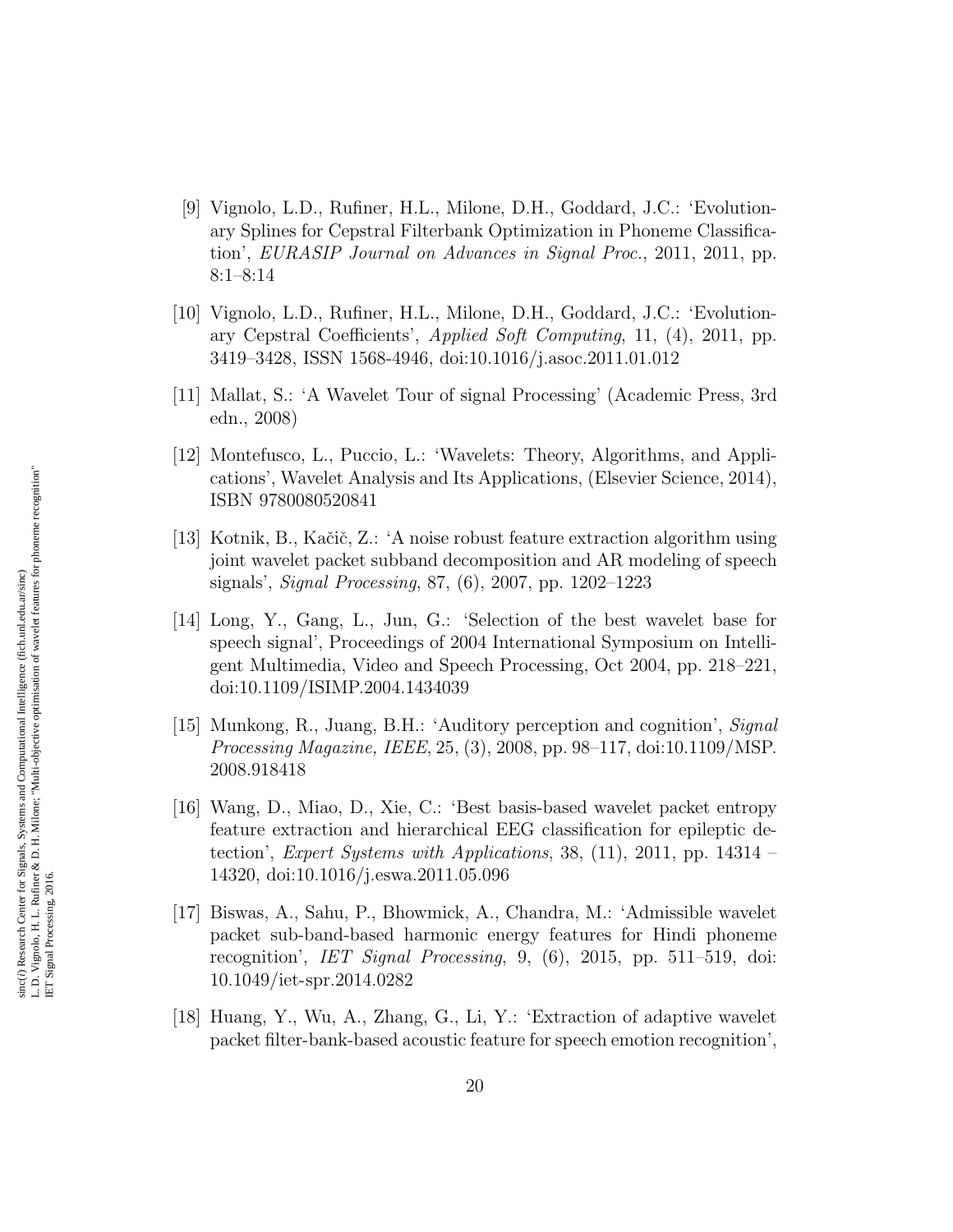IET Signal Processing, 9, (4), 2015, pp. 341–348, doi:10.1049/iet-spr. 2013.0446

- <span id="page-20-0"></span>[19] Ferreira da Silva, A.R.: 'Approximations with evolutionary pursuit', Signal Processing, 83, (3), 2003, pp. 465–481
- <span id="page-20-1"></span>[20] Boudjelaba, K., Ros, F., Chikouche, D.: 'Adaptive genetic algorithmbased approach to improve the synthesis of two-dimensional finite impulse response filters', IET Signal Processing, 8, (5), 2014, pp. 429–446, doi:10.1049/iet-spr.2013.0005
- <span id="page-20-2"></span>[21] Rivero, D., Guo, L., Seoane, J., Dorado, J.: 'Using genetic algorithms and k-nearest neighbour for automatic frequency band selection for signal classification', IET Signal Processing, 6, (3), 2012, pp. 186–194, doi: 10.1049/iet-spr.2010.0215
- <span id="page-20-3"></span>[22] Huang, H.C., Chen, Y.H.: 'Application of Genetic-Based Wavelet Packet Watermarking for Copyright Protection', Recent Advances in Information Hiding and Applications, Vol. 40, (Springer Berlin Heidelberg, 2013), pp. 139–153, doi:10.1007/978-3-642-28580-6\ 7
- <span id="page-20-4"></span>[23] El-Dahshan, E.S.: 'Genetic algorithm and wavelet hybrid scheme for ECG signal denoising', Telecommunication Systems, 46, 2011, pp. 209– 215, ISSN 1018-4864, 10.1007/s11235-010-9286-2
- <span id="page-20-5"></span>[24] Coello Coello, C.A.: 'Multi-objective Evolutionary Algorithms in Real-World Applications: Some Recent Results and Current Challenges', Advances in Evolutionary and Deterministic Methods for Design, Optimization and Control in Engineering and Sciences, Vol. 36, (Springer International, 2015), pp. 3-18, doi:10.1007/978-3-319-11541-2\1
- <span id="page-20-6"></span>[25] Huang, X.D., Ariki, Y., Jack, M.A.: 'Hidden Markov Models for Speech Recognition', (Edinburgh University Press, 1990)
- <span id="page-20-7"></span>[26] Coifman, R., Wickerhauser, M.V.: 'Entropy-Based Algorithms for Best Basis Selection', IEEE Transactions on Information Theory, 38, (2), 1992, pp. 713–718
- <span id="page-20-8"></span>[27] Saito, N., Coifman, R.: 'Local discriminant bases and their applications', Journal of Mathematical Imaging and Vision, 5, (4), 1995, pp. 337–358, ISSN 0924-9907, doi:10.1007/BF01250288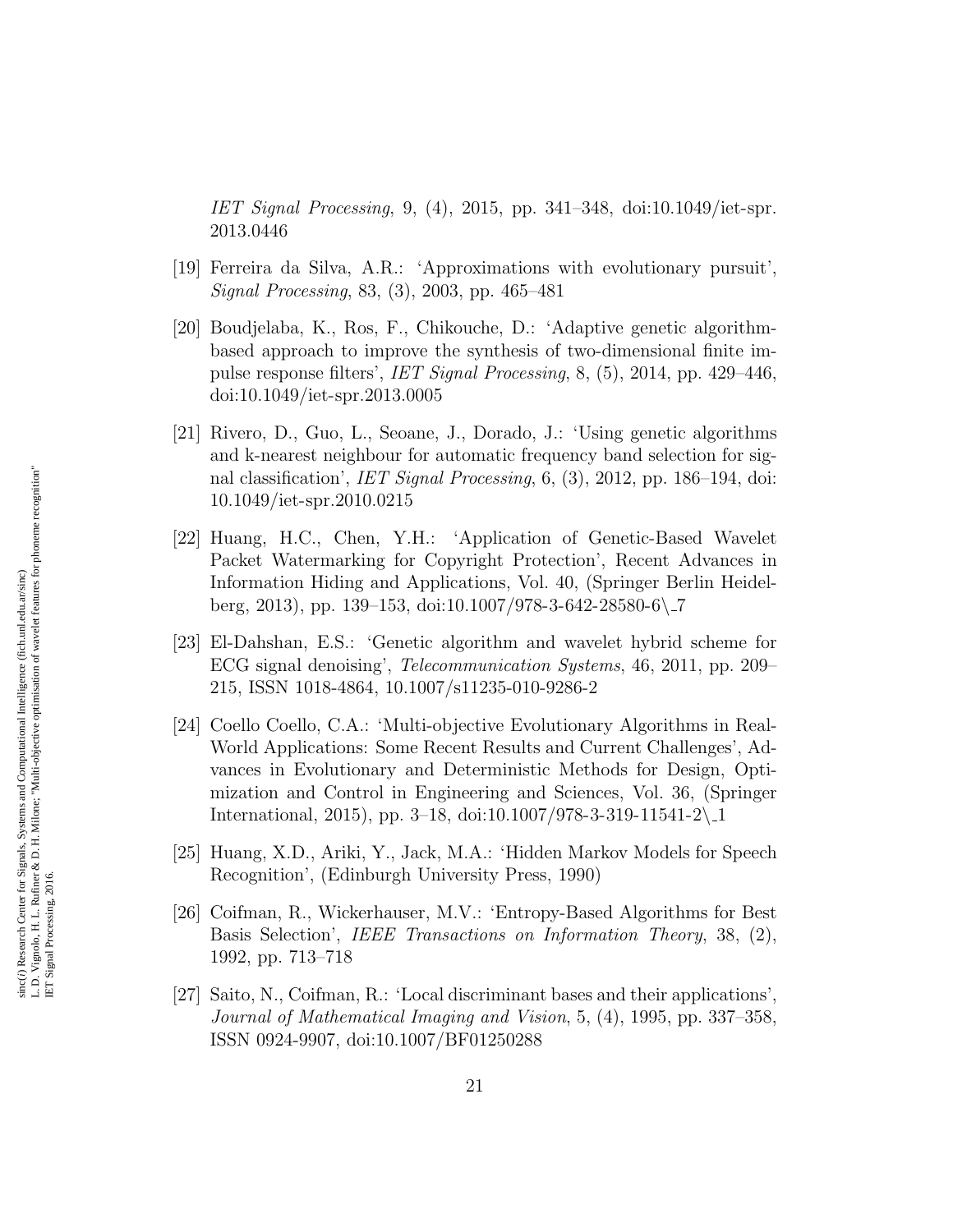- <span id="page-21-0"></span>[28] Lin, C.D., Anderson-Cook, C.M., Hamada, M.S., Moore, L.M., Sitter, R.R.: 'Using Genetic Algorithms to Design Experiments: A Review', Quality and Reliability Engineering International, 31, (2), 2015, pp. 155– 167, doi:10.1002/qre.1591
- <span id="page-21-1"></span>[29] Deb, K.: 'Multi-objective Optimization', Search Methodologies, (Springer US, 2014), pp. 403–449, doi:10.1007/978-1-4614-6940-7\ 15
- <span id="page-21-2"></span>[30] Fonseca, C.M., Fleming, P.J.: 'Genetic Algorithms for Multiobjective Optimization: Formulation Discussion and Generalization', Proceedings of the 5th International Conference on Genetic Algorithms, 1993, (Morgan Kaufmann Publishers Inc., San Francisco, CA, USA, 1993), ISBN 1-55860-299-2, pp. 416–423
- <span id="page-21-3"></span>[31] Rufiner, H., Goddard, J.: 'A method of wavelet selection in phoneme recognition', Proceedings of the 40th Midwest Symposium on Circuits and Systems, Aug 1997, Vol. 2, pp. 889–891
- <span id="page-21-4"></span>[32] Garofalo, J.S., Lamel, L.F., Fisher, W.M., Fiscus, J.G., Pallett, D.S., Dahlgren, N.L.: 'DARPA TIMIT acoustic phonetic continuous speech corpus CD-ROM', (Technical report, U.S. Dept. of Commerce, NIST, Gaithersburg, MD, 1993)
- <span id="page-21-5"></span>[33] Stevens, K.N.: 'Acoustic Phonetics', (Mit Press, 2000), ISBN 0262692503
- <span id="page-21-6"></span>[34] Demuynck, K., Duchateau, J., Van Compernolle, D., Wambacq, P.: 'Improved Feature Decorrelation for HMM-based Speech Recognition', Proceedings of the 5th International Conference on Spoken Language Processing (ICSLP 98), Nov-Dec 1998
- <span id="page-21-7"></span>[35] Young, S., Evermann, G., Gales, M., et al.: 'The HTK book (for HTK version 3.4)', (Cambridge University, England, 2006)
- <span id="page-21-8"></span>[36] Skowronski, M., Harris, J.: 'Exploiting independent filter bandwidth of human factor cepstral coefficients in automatic speech recognition', The Journal of the Acoustical Society of America, 116, (3), 2004, pp. 1774–1780